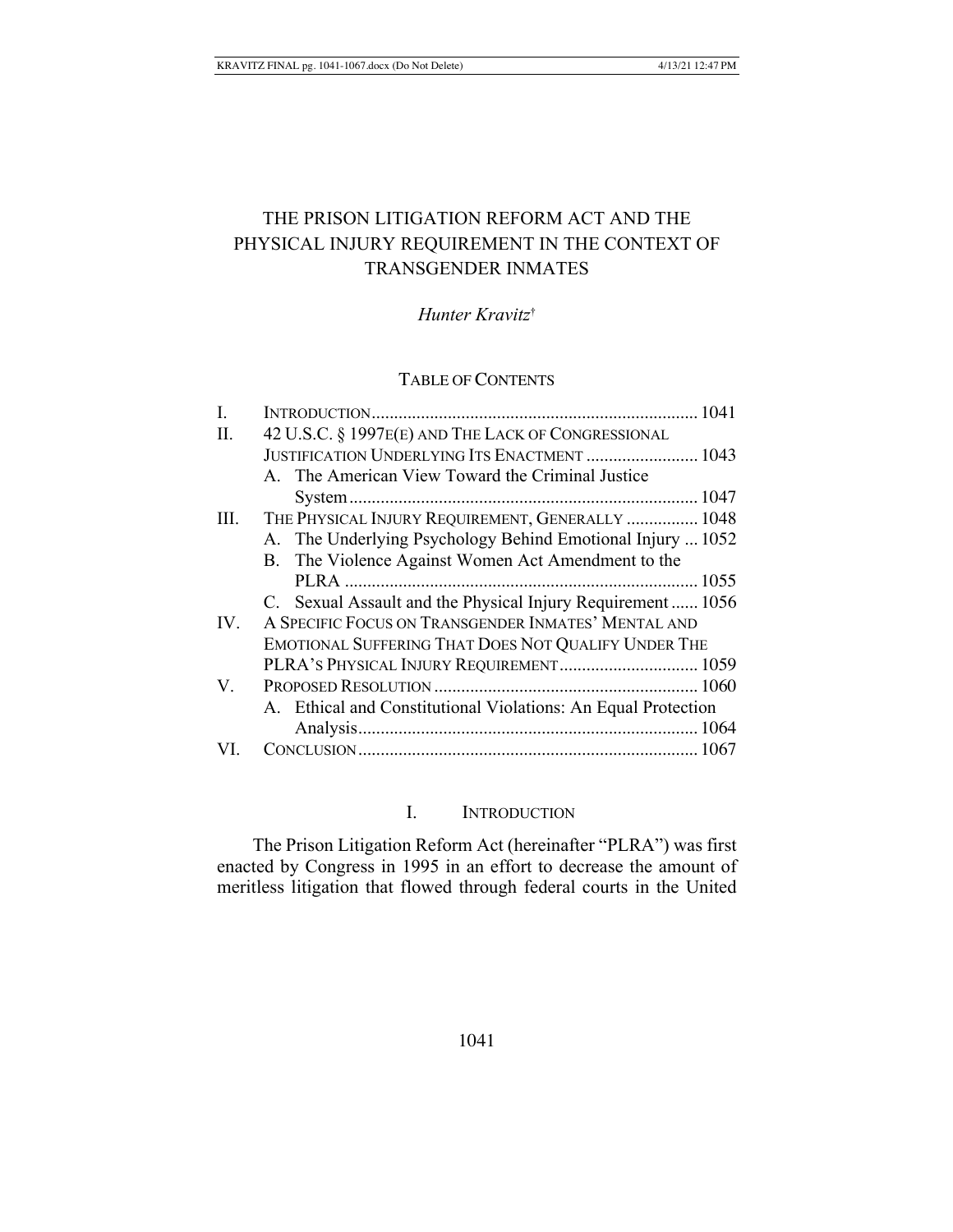States.<sup>1</sup> The PLRA is codified at 42 U.S.C.  $\S$  1997e.<sup>2</sup> The PLRA has numerous components that place a multitude of burdens on prisoners who try to commence lawsuits for injuries which have occurred during incarceration, especially those that are characterized as mental or emotional injuries.<sup>3</sup> In addition to the numerous burdens<sup>4</sup> and requirements placed onto inmates who wish to file suit, the PLRA has a "physical injury" requirement which has caused much debate and controversy within both the legal and ethical spheres of academia.<sup>5</sup> While the PLRA contains many components and requirements, much controversy stems from what constitutes as a "physical injury" within the meaning of the statute.<sup>6</sup>

 Courts have perceived the PLRA to mean that inmates cannot file lawsuits without the demonstration of a physical injury as defined under the PLRA.<sup>7</sup> Thus, prisoners who have suffered both mental and emotional injuries without additionally suffering from a physical injury during their incarceration—are barred from filing suit.<sup>8</sup> This Note will focus on the physical injury requirement with a consideration and focus on how such a requirement affects transgender inmates. Specifically, this Note will delve into the numerous mental and emotional injuries that transgender prisoners suffer from and why they do not qualify under the PLRA. Further, this Note will explore the ramifications that the PLRA's physical injury requirement has on inmates with meritorious claims. I will first propose that Congress should remove the physical injury requirement from the PLRA and use another measure when deciding whether prisoner claims have merit. I will also argue that even if the physical injury requirement is left unchanged, that

<sup>&</sup>lt;sup>†</sup> Online Editor of Cardozo International and Comparative Law Review; J.D. Candidate, Benjamin N. Cardozo School of Law, 2021; B.A., Emory University, 2018. A special thank you to my parents, Lauren and Gene, and sister, Faryn, for your constant encouragement, guidance and love.

<sup>1</sup> Hilary Detmold, 'Tis Enough, 'Twill Swerve: Defining Physical Injury Under *the Prison Litigation Reform Act, 46 SUFFOLK L. REV. 1111 (2013).* 

<sup>2 42</sup> U.S.C. § 1997(e) (2013).

<sup>3</sup> Jennifer Winslow, *The Prison Litigation Reform Act's Physical Injury Require*ment Bars Meritorious Lawsuits: Was It Meant To?, 49 UCLA L. REV. 1656, 1660  $(2002).$ 

<sup>4</sup> Margo Schlanger, *Inmate Litigation*, 116 HARV. L. REV. 1555, 1560 (2003). *\* Id.* 

 $6$  Jaclyn Kurin, *No Resource for Inmate Litigants: The Unlikely Success of Prison* Litigation Reform Act Complaints After Coleman v. Tollefson, 18 WESTERN MICHIGAN UNIVERSITY COOLEY J. OF PRACTICAL AND CLINICAL L. 3, 15 (2016).

*\**

*\**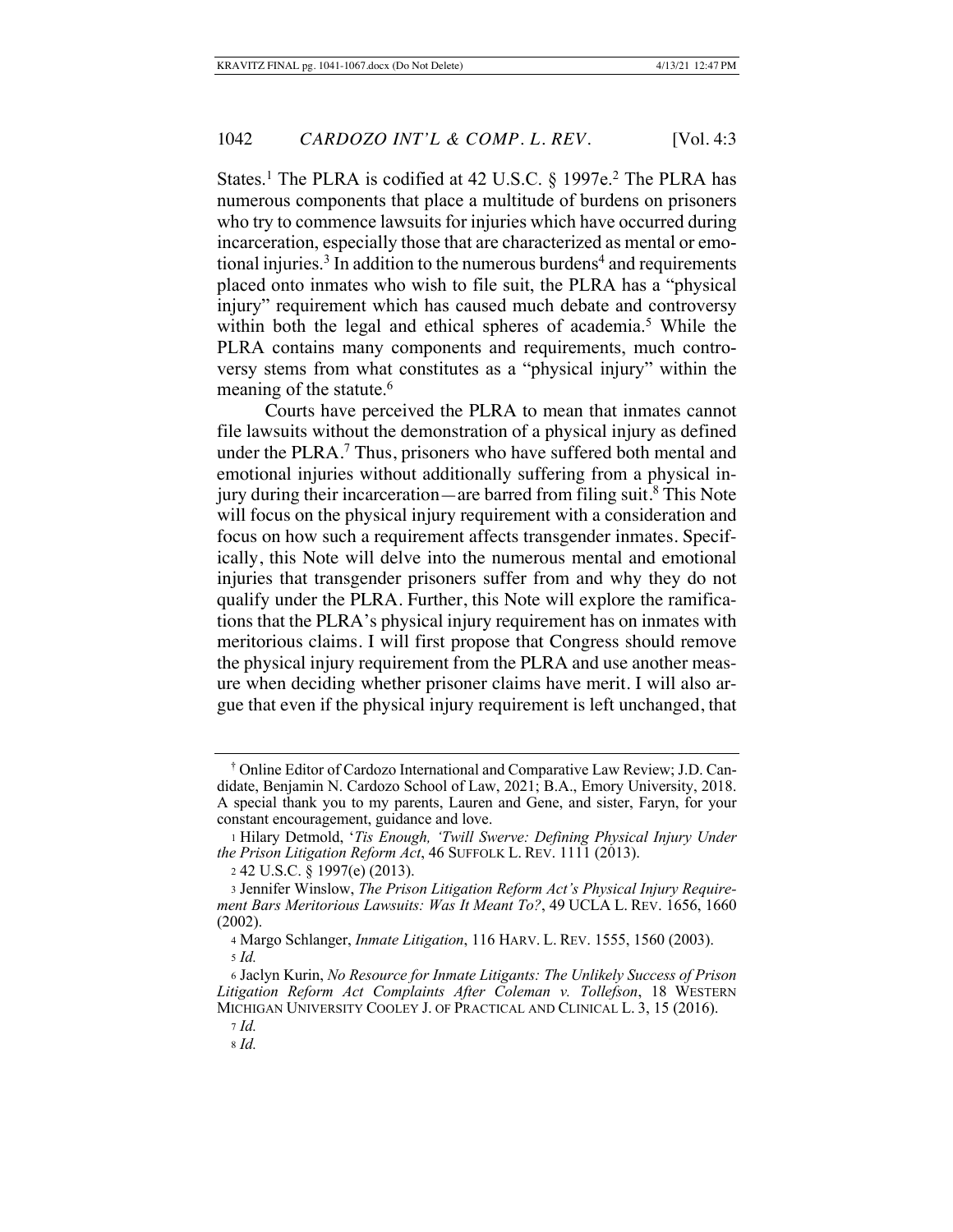some mental injuries, while internal and subjective, manifest themselves in ways that are so detrimental to human health and suffering that they should be considered "physical" under the Act. I will then argue that emotional suffering manifests itself physically as well as physiologically, and thus should not be barred by the physical injury requirement. Further, this Note will explore the ethics behind the PLRA and the numerous constitutional ramifications and potential claims that underlie the Act.

Part I of this Note will discuss the requirements set forth in 42 U.S.C. § 1997e(e), the legislative history and congressional justifications given for the PLRA's enactment, as well as the American view toward the criminal justice system. Part II of this Note will discuss the specific requirements that surround the PLRA's physical injury requirement, while focusing on how different courts have interpreted this provision. Subsection A of Part II will include a psychological analysis of mental and emotional injuries, while subsection B will discuss the Violence Against Women Amendment ("VAWA") to the PLRA. Lastly, subsection C will focus on sexual assault. Section III will focus on transgender inmates, the heightened amount of abuse that transgender inmates face, and the forms of injuries that they suffer. The section will also consider how mental injuries do not meet the PLRA's physical injury requirement. Lastly, Part IV of this Note will contain my proposed resolution for the issues surrounding the PLRA, as well as a discussion on the constitutionality and ethics behind the PLRA.

## II.  $42 \text{ U.S.C.} \S 1997 \text{E(E)}$  and The Lack of Congressional JUSTIFICATION UNDERLYING ITS ENACTMENT

According to the current codified PLRA statute, "[N]o Federal civil action may be brought by a prisoner confined in a jail, prison, or other correctional facility, for mental or emotional injury suffered while in custody without a prior showing of physical injury or the commission of a sexual act (as defined in 18 U.S.C.  $\S$  2246).<sup>79</sup> At its original enactment, the PLRA dictated: "[N]o Federal civil action may be brought by a prisoner confined in a jail, prison, or other correctional facility, for mental or emotional injury suffered while in custody without a prior showing of physical injury."<sup>10</sup> While this statute was

<sup>9 42</sup> U.S.C. § 1997(e) (2013).

<sup>10</sup> John Boston, Congress Amends PLRA Physical Injury Requirement For Sexual *Abuse Cases*, PRISON LEGAL NEWS (July 15, 20  $2013$ ),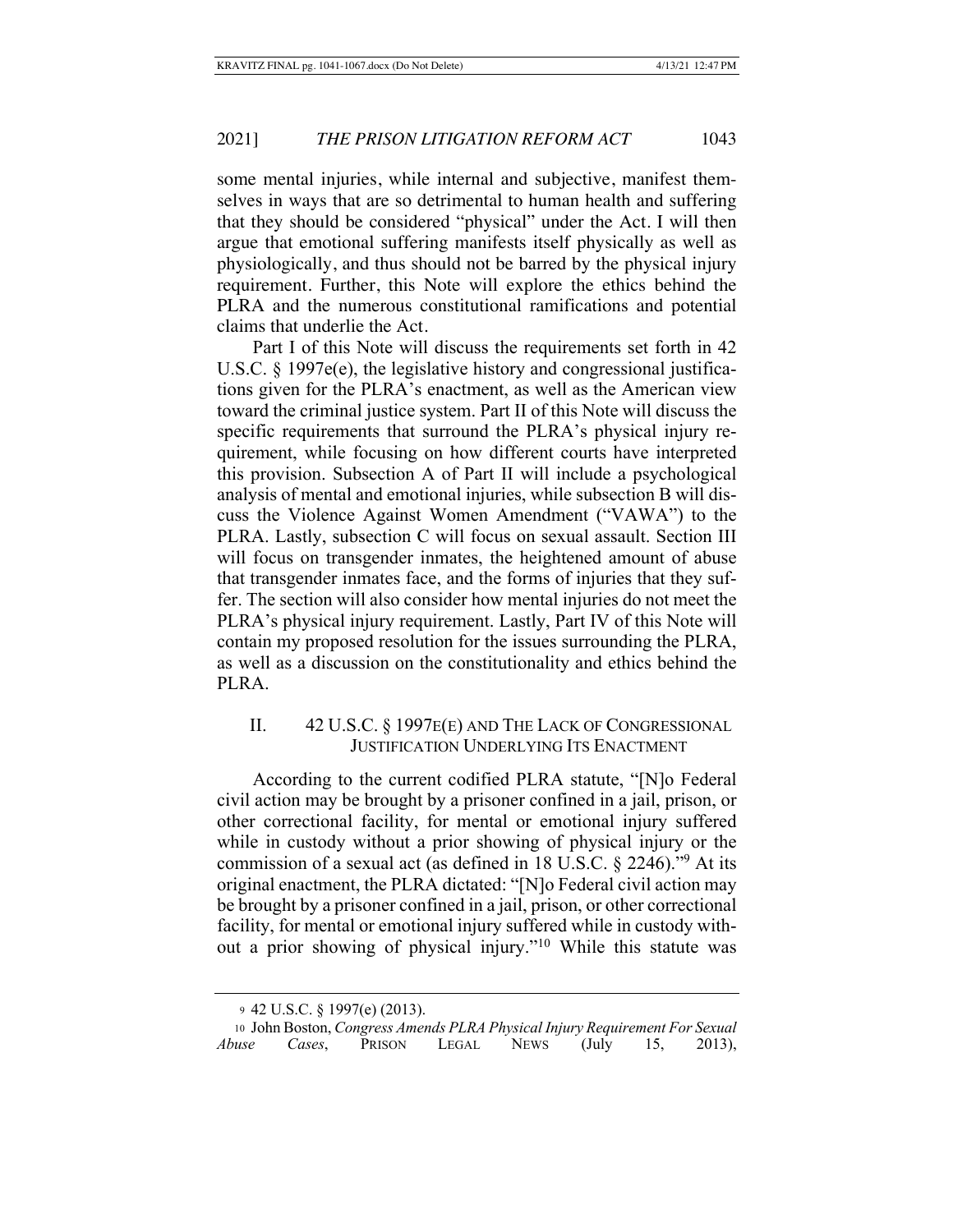amended from its original terminology in that it now includes the phrase "or a sexual act," it still provides significant obstacles to prisoners, specifically, transgender inmates who face extremely high rates of abuse and maltreatment that fall short of reaching the requirements mandated under the  $PLRA<sup>11</sup>$ 

The PLRA statute contains numerous sections, each dealing with different substantive and procedural requirements regarding prisoner lawsuits.<sup>12</sup> Section A, as well as section B are the two sections, which are most relevant to this Note, as the other provisions focus more heavily on the procedural requirements of the PLRA. As noted, while section E of the PLRA deals with emotional injuries, in addition to the physical injury requirement, section A, titled "applicability of administrative remedies," is known as the grievance exhaustion provision.<sup>13</sup> This provision states that no action by a prisoner can be brought pursuant to any federal law or a  $\S$  1983 action unless all administrative remedies are exhausted.<sup>14</sup> This provision exemplifies another burden placed on prisoners who wish to file suit.

In addition to the PLRA as codified in 42 U.S.C.  $\S$  1997e, there are other limitations codified in 18 U.S.C.  $\S$  3626 that are important within the context of prisoner lawsuits. 18 U.S.C.  $\S$  3626(a)(1)(A) states:

Prospective relief in any civil action with respect to prison conditions shall extend no further than necessary to correct the violation of the Federal right of a particular plaintiff or plaintiffs. The court shall not grant or approve any prospective relief unless the court finds that such relief is narrowly drawn, extends no further than necessary to correct the violation of the Federal right, and is the least intrusive means necessary to correct the violation of the Federal right. The court shall give substantial weight to any adverse impact on public safety or the operation of a criminal justice system caused by the relief. $15$ 

15 18 U.S.C. § 3626(a)(1)(A).

https://www.prisonlegalnews.org/news/2013/jul/15/congress-amends-plra-physical-injury-requirement-for-sexual-abuse-cases/.

<sup>11</sup> *Id.* 

<sup>12 42</sup> U.S.C. § 1997 (2013).

<sup>13 42</sup> U.S.C. § 1997(a) (2013).

 $\frac{14}{d}$ .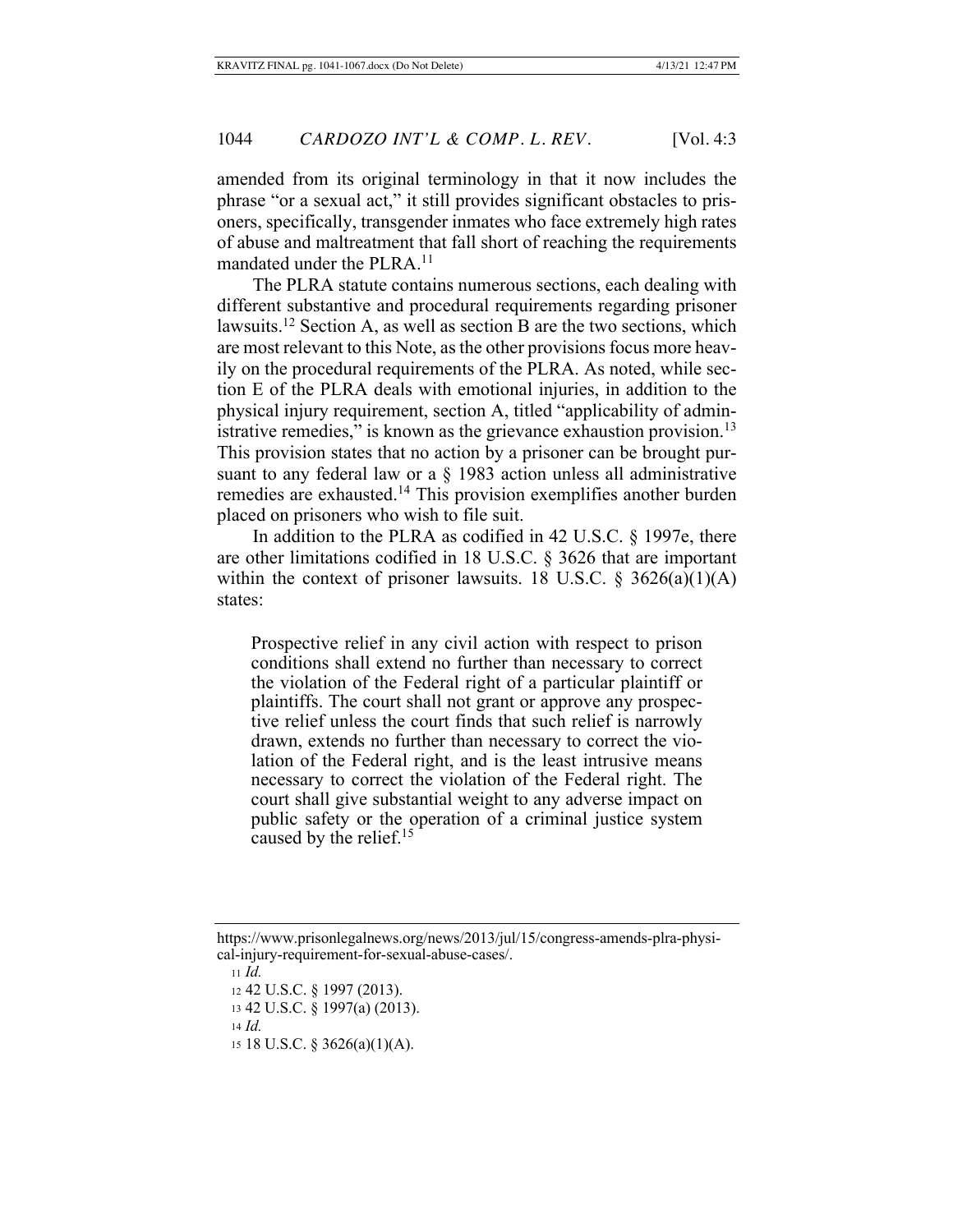#### 2021] *THE PRISON LITIGATION REFORM ACT* 1045

This provision is important for example in the context of injunctions in which prisoners might request treatment. Regarding the PLRA in its entirety, Margo Schlanger stated in an article published by the Harvard Law Review that the PLRA imposes a multitude of burdens on prisoners as its enactment has lessened the amount of prisoner litigation drastically.<sup>16</sup> In her article, Schlanger notes:

The statute drastically altered the corrections litigation environment, imposing filing fees on even indigent inmates, requiring them to exhaust administrative remedies prior to filing lawsuits, and limiting their damages and attorney's fees. The PLRA's passage was aided by its connection to several longstanding political trends. In particular, it marked the overlap of conservative's discontent with so-called "imperial" judging, tort reformer's concern with the problem of frivolous lawsuits, and new congressional willingness to legislate federal court procedure. The PLRA has had an impact on inmate litigation that is hard to exaggerate; to set out just the most obvious effect, 2001 filings by inmates were down forty-three percent since their peak in 1995, notwithstanding a simultaneous twenty-three percent increase in the number of people incarcerated nationwide.<sup>17</sup>

While Congress passed the PLRA because of "an abuse of judicial process by inmates"—in the hopes that it would lessen the amount of meritless prisoner lawsuits—arguments have been made that the PLRA's physical injury requirement does not further Congress' goal, as a workable method of eliminating frivolous claims that are already in place.<sup>18</sup> These arguments acknowledge the fact that federal courts follow workable methods that aid them in eliminating frivolous lawsuits such as Federal Rule of Civil Procedure ("FRCP")  $12(b)(6)$ .<sup>19</sup> There are numerous procedural rules encompassed in the FRCP that safeguard against frivolous claims.<sup>20</sup> For example, FRCP  $12(b)(6)$ 

<sup>16</sup> Schlanger, *supra* note 4. In addition to the burdens that surround the physical injury requirement, the PLRA applies to juvenile inmates, requires inmates to exhaust all administrative remedies before filing a lawsuit, and has a limit on attorney's fees. See 42 U.S.C. § 1997(e) (2013).

<sup>17</sup> Schlanger, *supra* note 4, at 1559.

<sup>18</sup> MICHAEL B. MUSHLIN, RIGHTS OF PRISONERS (5<sup>th</sup> ed., 2018).

<sup>19</sup> Winslow, *supra* note 3; Elizabeth A. Etchells, *Please Pass the Dictionary: Defining De Minimis Physical Injury Under The Prison Litigation Reform Act*  $\oint$ *1997E(e)*, 100 IOWA L. REV. 819 (2015); FED. R. CIV. P. 12(b)(6). 20 *Id*.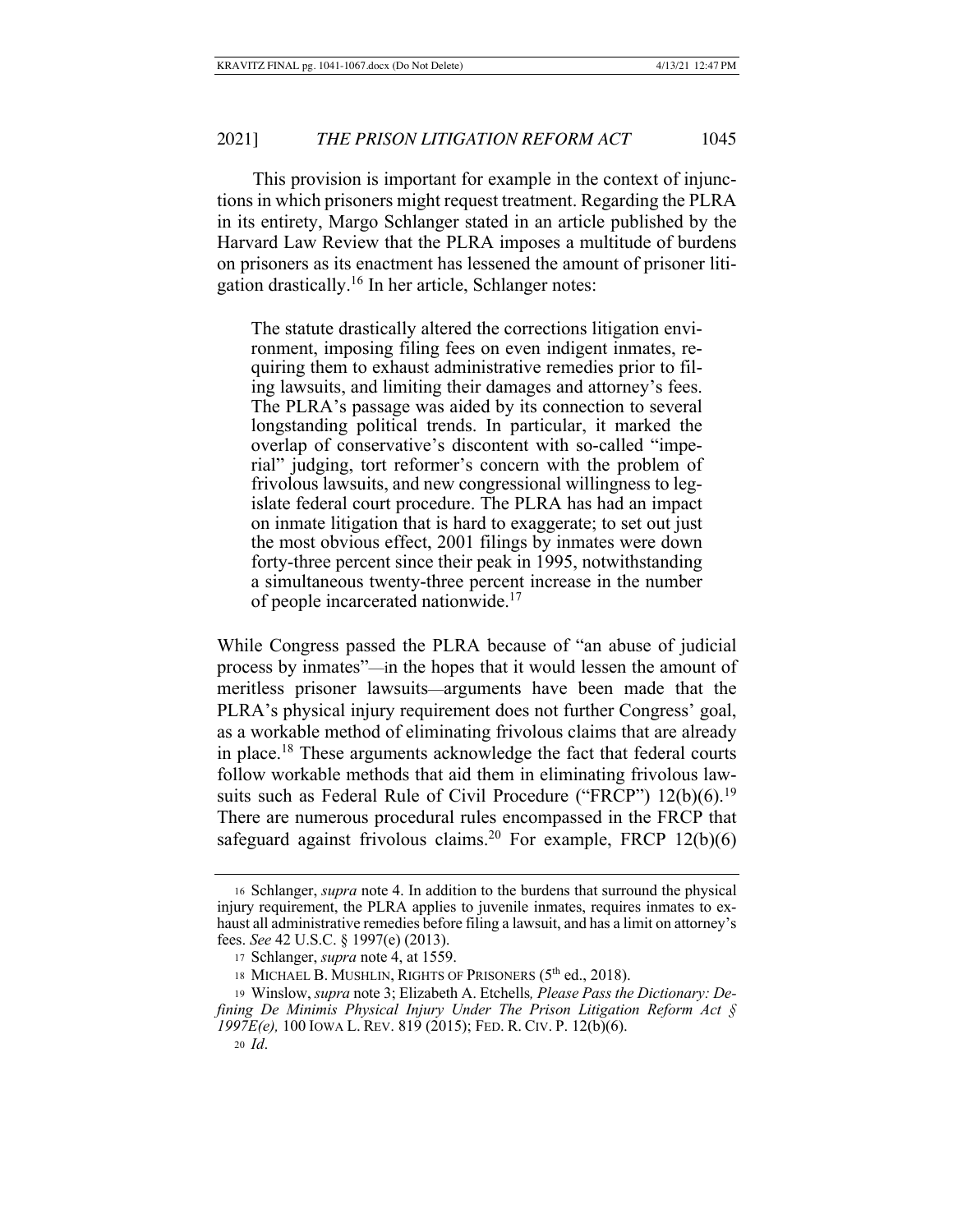contains pleading requirements that mandate a plaintiff to show a plausible claim and to show that the claim is one for which relief can be granted.<sup>21</sup> As applied to the PLRA, if the state or government believes the prisoner's claim lacks merit, the state or government can file a  $12(b)(6)$  motion rather than entirely displacing a prisoner's opportunity from filing in the first place.<sup>22</sup> In addition to filing a motion to dismiss pursuant to FRCP  $12(b)(6)$ , FRCP  $8(a)(2)$  requires that the court ignore inmates' conclusions of law and focus on their alleged facts.<sup>23</sup> Thus, when focusing on the alleged facts to determine whether they support a plausible claim, the judge uses his or her discretion and experience.<sup>24</sup> Moreover, it is clear that there are numerous procedural safeguards already in place that guard against frivolous claims through proper judicial means that should operate within the prison system.<sup> $25$ </sup>

As scholars have identified, the PLRA has brought "unprecedented" changes in a prisoner's ability to seek relief in federal court from conditions that threaten their health and safety, as well as those that violate their legal and civil rights.<sup>26</sup> These changes refer to real psychological, emotional injuries that threaten the health of numerous inmates and do not qualify as "physical" injuries under the meaning of the PLRA.<sup>27</sup> In regard to congressional intent, it is important to recognize that Congress has not explained, nor justified, the association or correlation between frivolous lawsuits and the ban on mental and emotional injuries.<sup>28</sup> For example, the court in Zehner v. Trigg noted, "[t]he legislative history contains virtually no discussion specifically concerning § 1997e(e)."<sup>29</sup> Moreover, there has been no explanation regarding how banning prisoners from filing suit for mental and emotional injuries will lessen the number of meritless claims.<sup>30</sup>

The lack of congressional explanation regarding any correlation has led scholars to presume that Congress likely views all prisoner

29 Zehner v. Trigg, 952 F.Supp. 1318, 1325 (SD. Ind Dist. Ct. 1997).; James E. Robertson, Psychological Injury and the Prison Litigation Reform Act: A "Not Exactly," Equal Protection Analysis, 37 HARV. J. ON LEGIS. 105, 114 (2000).

30 Winslow, *supra* note 3, at 1657.

 $21$  *Id.* 

 $22$  *Id.* 

<sup>23</sup>  $Id$ ; FED. R. CIV. P.  $8(a)(2)$ .

<sup>24</sup> Ashcroft v. Iqbal, 556 U.S. 662 (2009).

<sup>25</sup> *Id.* 

<sup>26</sup> DAVID FATHI, HUMAN RIGHTS WATCH 4 (Benjamin Ward ed., 2009).

 $27$  *Id.* 

<sup>28</sup> Winslow, *supra* note 3, at 1657.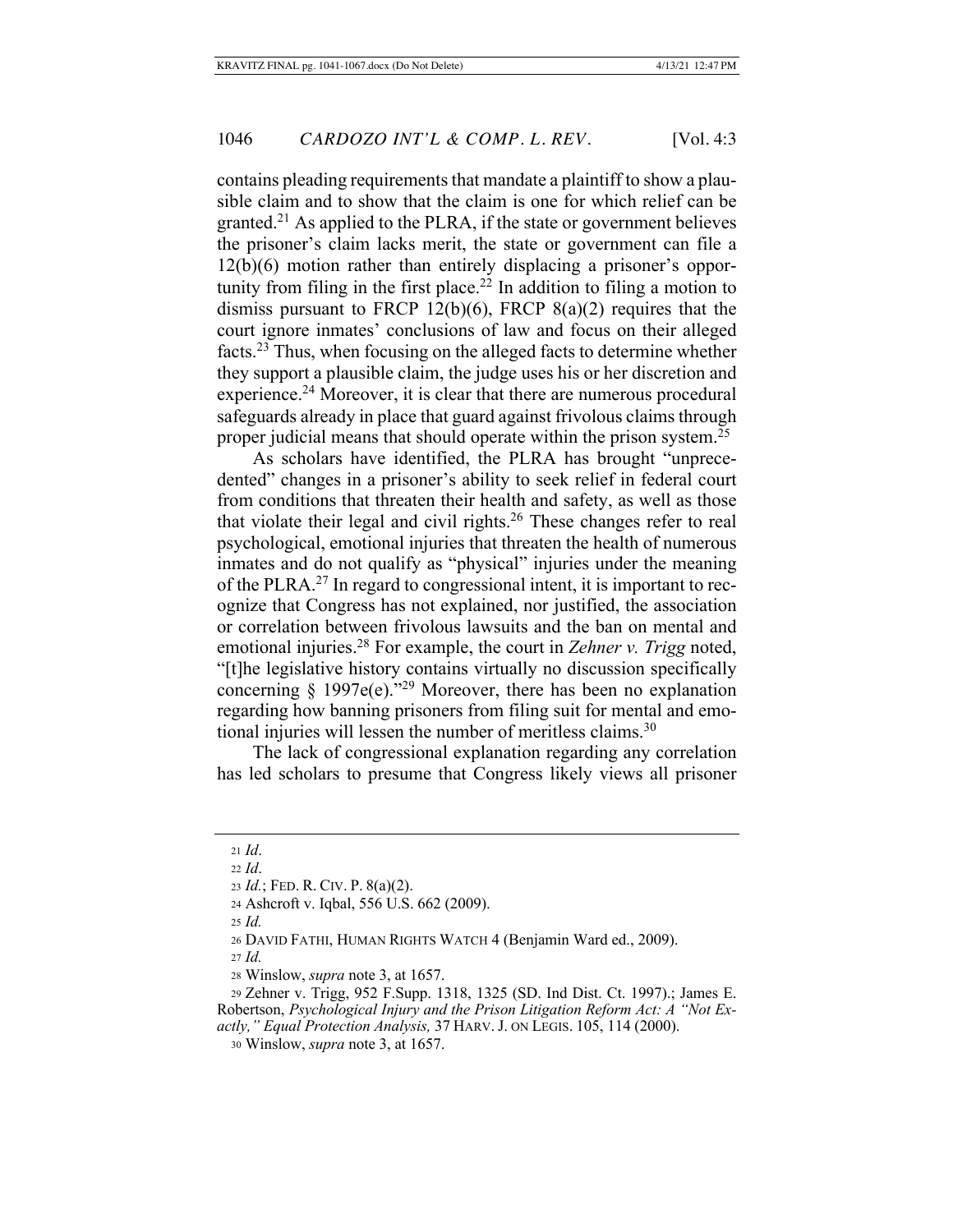lawsuits as "inherently frivolous or meritless."<sup>31</sup> If that is not the case, one can assume that Congress might view all prisoner suits for mental injury as unworthy of compensation. Additionally, there were only five days of discussion before Senators voted to approve the PLRA.<sup>32</sup> Senators Robert Dole and John Kyl described the PLRA as a "bill to provide for the appropriate remedies for prison condition lawsuits, to discourage frivolous and abusive prison lawsuits, and for other purposes . . . .<sup>33</sup><sup>3</sup> The fact that this piece of legislation received such *little scrutiny* and passed through Congress so quickly, suggests that there was not much opposition, nor lengthy discussion regarding the potential ramifications that the PLRA would have on American inmates, specifically transgender inmates who are known to suffer abuse at higher rates than their counterparts.<sup>34</sup>

#### A. The American View Toward the Criminal Justice System

Interestingly, an argument can be made that the underlying reason behind the disparity in treatment between prisoners and those outside of the prison system is due to the American view<sup>35</sup> toward the criminal justice system. Moreover, there seems to be a disparity that is solely based on one's status in society, prisoner or non-prisoner, which is representative of the American view of criminals within such a system. According to Koppelman,<sup>36</sup> there is a prevalent American idea that criminals are irredeemable and should be separated from the rest of society.<sup>37</sup> Because of one such American view and Congress' enactment of the PLRA, prisoners who suffer from real injuries are unable to vindicate their fundamental rights. Koppelman refers to Kleinfeld<sup>38</sup> in his discussion of the American criminal justice system and notes, "[K]leinfeld observes that the system attributes either radical evil or permanent dangerousness to a large portion of the individuals

 $31$  *Id.* 

<sup>32</sup> *Id.* at 1659.

<sup>33</sup> *Id.*; 42 U.S.C. § 1997(e).

<sup>34</sup> *Id.*; FATHI, supra note 26, at 9; Police, Jails & Prisons, NATIONAL CENTER FOR TRANSGENDER EQUALITY, https://transequality.org/issues/police-jails-prisons (last visited Oct.  $8, 2019$ ).

<sup>35</sup> Andrew Koppelman, American Evil: A Response to Kleinfeld on Punishment, 50 ARIZ. ST. L. J., 179, 179-180 (2018).

<sup>36</sup> American Law Professor at Northwestern University whose main research focus involves the intersection between philosophy and the law.

<sup>37</sup> Koppelman, *supra* note 35.

<sup>38</sup> American Law Professor who has written on American criminal punishment.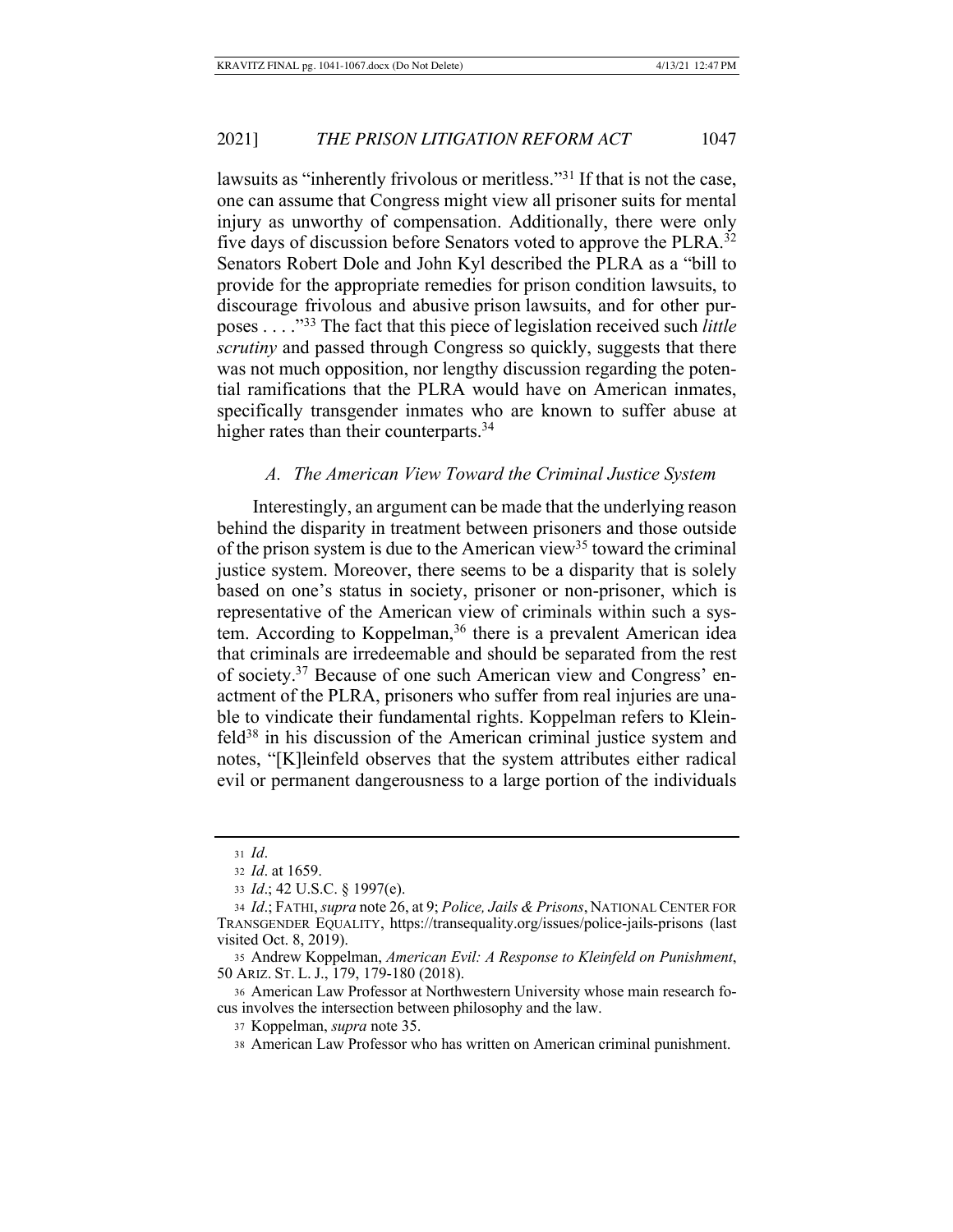who have been convicted of a crime."<sup>39</sup> Moreover, the American view of prisoners in connection with the PLRA condones maltreatment in prison because there is no incentive to stop it, as prisoners must meet numerous hurdles if they are to file lawsuits. Furthermore, there seem to exist the perspective that prisoners will keep filing suits for whatever is possible while in prison because they have nothing to lose but time. As a result, it seems as though public sentiment has either shaped public policy in this sphere or has permitted the perpetuation of unethical acts, such as the PLRA, without much public resistance.

## III. THE PHYSICAL INJURY REQUIREMENT, GENERALLY

Many courts have had difficulty in trying to establish what constitutes a "physical injury" under the PLRA as this question has remained open and has been perceived differently by various courts throughout the United States.<sup>40</sup> For example, the court in *Amaker v*. Haponik, discussed the meaning of mental and emotional injury and noted: "[t]he term 'mental or emotional injury' has a well-understood meaning as referring to such things as stress, fear, and oppression, and other psychological impacts."<sup>41</sup> However, in Oliver v. Keller, the court noted, "[t]he phrase 'physical injury' does not wear its meaning on its face" and that, "[i]n drafting  $1997e(e)$ , Congress failed to specify the type, duration, extent or cause of 'physical injury that it intended to serve as a threshold qualification for mental and emotional injury claims." $42$  Because the language of the statute is quite ambiguous and due to the lack of legislative history surrounding the PLRAs enactment, courts have had a difficult time understanding the PLRA and its components.<sup>43</sup> While courts have held that the physical injury must be more than de minimis (but need not be significant), courts have ruled differently in their perception of what constitutes "de minimis."<sup>44</sup> Moreover, courts perceive "de minimis" differently. As there is no explicit congressional definition of the term—in conjunction with the

<sup>39</sup> Koppelman *supra* note 35, at 182.

<sup>40</sup> Boston, *supra* note 10.

<sup>41</sup> Robertson, *supra* note 29, at 117.

<sup>42</sup>  $Id$ 

<sup>43</sup> Corbett H. Williams, *Evisceration of the First Amendment: The Prison Litiga*tion Reform Act and Interpretation of 42 U.S.C. §1997EE, in Prisoner First Amendment Claims, 39 LOY. L.A. L. REV. 859, 866 (2006).

<sup>44</sup> Kurin, *supra* note 6.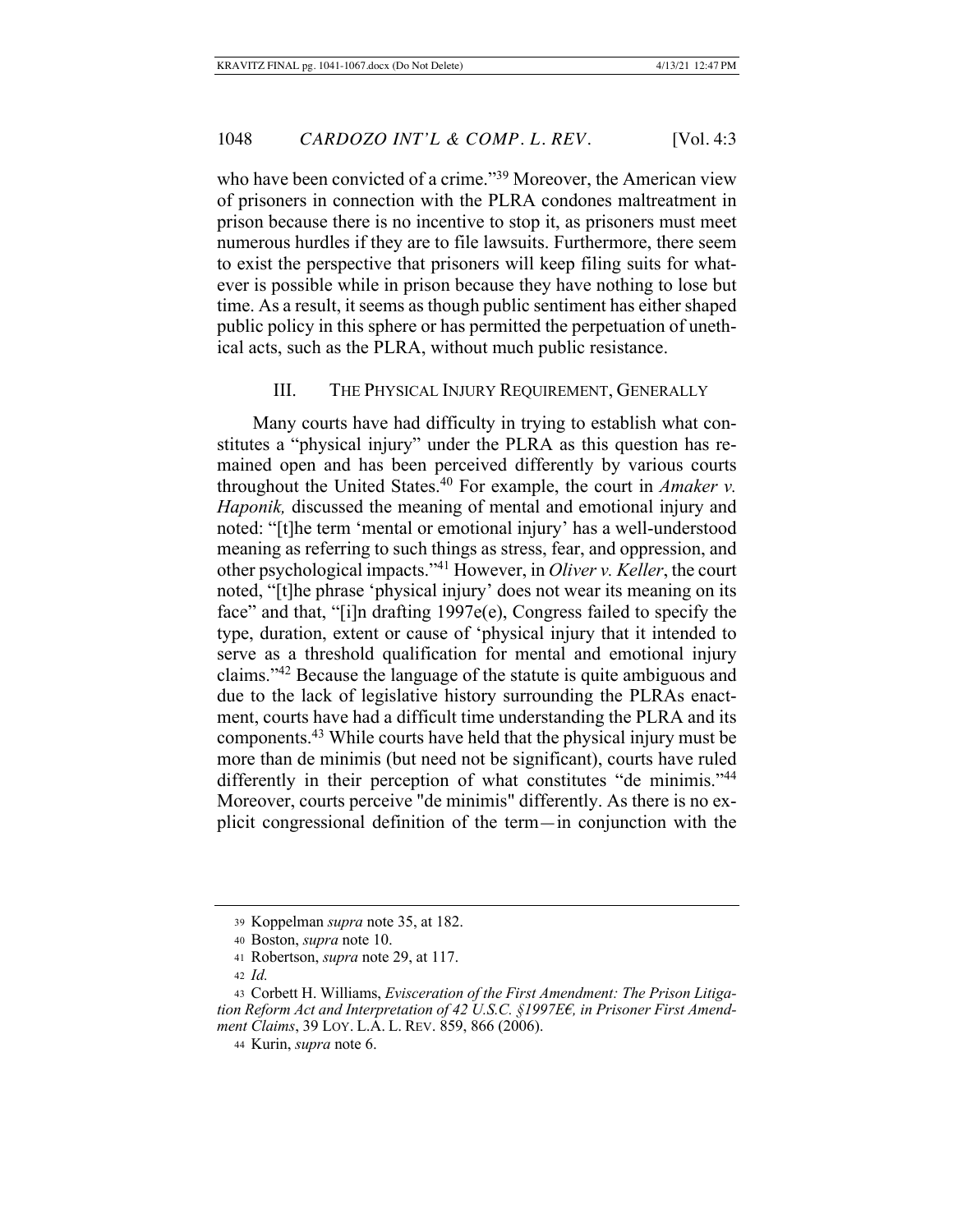PLRA-there is a lack of uniformity. This lack of uniformity has led to a series of troubling situations for inmates who wish to file suit.<sup>45</sup>

While Congress did not explicitly define "physical injury" within the statute, the Fifth Circuit's definitions of "physical injury" and "de minimis" are narrower than the Ninth Circuit's definitions.<sup>46</sup> The Fifth Circuit in *Luong v. Hatt* struggled to define "physical injury," though eventually defining it as "an observable or diagnosable medical condition requiring treatment by a medical care professional . . . not a sore muscle, an aching back, a scratch, an abrasion, a bruise, etc., which lasts even up to two or three weeks."<sup>47</sup> The Fifth Circuit maintains this definition of "physical injury," and the First, Third, and Eleventh Circuits additionally follow this view.<sup>48</sup>

While the Fifth Circuit currently maintains the majority position, the Ninth Circuit maintains a more expansive view of what constitutes "de minimis." Unlike the Fifth Circuit, the Ninth Circuit does equate "de minimis force" with "de minimus injury." $49$  Moreover, the Ninth Circuit believes that the *Luong* definition used in the Fifth Circuit is too restrictive and narrow.<sup>50</sup> Further, it is important to note that because of this circuit split, prisoner claims could be actionable in one circuit, while dismissible in another.<sup>51</sup>

It should also be noted that physical injuries that arise out of prior psychological harm do not meet the requirements of the PLRA.<sup>52</sup> For example, in a case where a prison official found out that an inmate was HIV positive—the inmate lost his appetite, lost weight, and experienced insomnia—the court dismissed the claim because it found that there was no prior showing of a physical injury.<sup>53</sup> In the same case, the plaintiff alleged that the prison official "broke the seal on the plaintiff's medical files and disclosed their contents to others."<sup>54</sup> The court held the phrase "prior showing" to mean prior to and independent of psychological injuries.

<sup>45</sup> See generally id. at 15.

<sup>46</sup> Etchells, *supra* note 19, at 816.

 $47$  *Id.* 

<sup>48</sup> *Id*.

<sup>49</sup> *Id.* at 817.

<sup>50</sup> *Id.* at 818.

<sup>51</sup> *Id.* at 816.

<sup>52</sup> Robertson, *supra* note 29, at 119.

<sup>53</sup> Davis v. Dist. of Columbia, 158 F.3d 1342, 1345 (Ct. App. 1998).

 $54$  *Id.* 

<sup>55</sup> Id.; Robertson, *supra* note 29, at 119.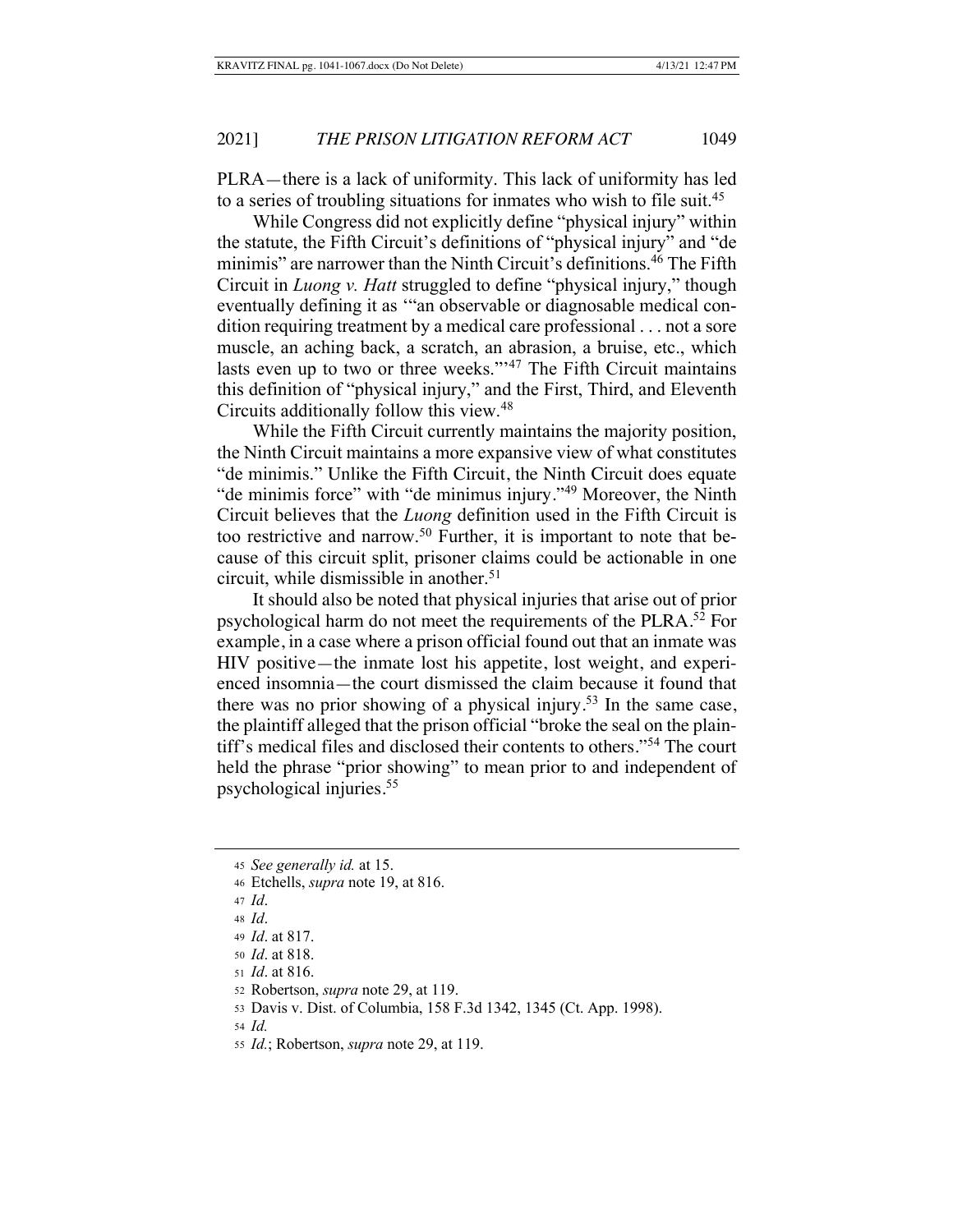When thinking about physical injuries more generally, it is essential to note that transgender inmates face a higher percentage of abuse, both physical, as well as verbal, which can be so extreme and traumatic, so as to cause emotional injury.<sup>56</sup> Moreover, because of the very real and severe injuries that transgender inmates face while in prison, they, in addition to all prisoners, should be able to file suit and seek proper redress just as people outside of the prison system are able to do.<sup>57</sup> For example, according to the statistics of the Federal Bureau of Justice Statistics ("BJS"), forty percent of transgender inmates have reported sexual abuse in the past year, as federal statistics show that transgender inmates are ten times more likely to be sexually assaulted than the general prison population.<sup>58</sup> Furthermore, the National Inmate Survey noted that thirty-four percent of transgender prisoners in jails and thirty-five percent of transgender prisoners in prisons, reported one or more sexual assaults perpetrated by other inmates, as well as staff in a period of one year.<sup>59</sup> In the same national survey, seventyfour percent of transgender inmates reported that the sexual assaults involved "oral, anal, vaginal penetration, hand jobs, or nonconsensual sexual acts."<sup>60</sup> According to the American Civil Liberties Union ("ACLU"), transgender inmates face incidents of sexual violence and abuse because they are forced to live with other inmates in gendered facilities that "do not correspond with their gender."<sup>61</sup> These inmates are either forcibly housed with a gender that does not align with their self-identified gender or are held in solitary confinement and subject to abuse by members of the prison or jail staff.<sup>62</sup>

For example, in *Cameron v. Menard*, an inmate brought an action pursuant to 42 U.S.C. § 1983, alleging that she was a transgender inmate who had been subjected to harassment and unequal treatment

*Police, Jails & Prisons*, *supra* note 34.

<sup>57</sup> *Id.* 

<sup>58</sup> LGBTQ People Behind Bars: A Guide to Understanding the Issues Facing Transgender Prisoners and their Legal Rights, NATIONAL CENTER FOR TRANSGENDER EQUALITY, https://transequality.org/sites/default/files/docs/resources/TransgenderPeopleBehindBars.pdf (last visited Mar. 8, 2021); Race, Gender & Incarceration, SURVIVED AND PUNISHED, https://survivedandpunished.org/quick-statistics/ (last visited Mar. 8, 2021).

<sup>59</sup> Jordan Kinsey, Survey: Transgender inmates more likely to be victims of sexual assault, CBS NEWS, https://www.cbsnews.com/news/federal-surveytransgender-inmates-more-likely-to-be-victims-of-sexual-assault/ (last visited Jan. 13, 2020).

<sup>60</sup> *Id.* 

 $61$  *Id.* 

<sup>62</sup> *Id.*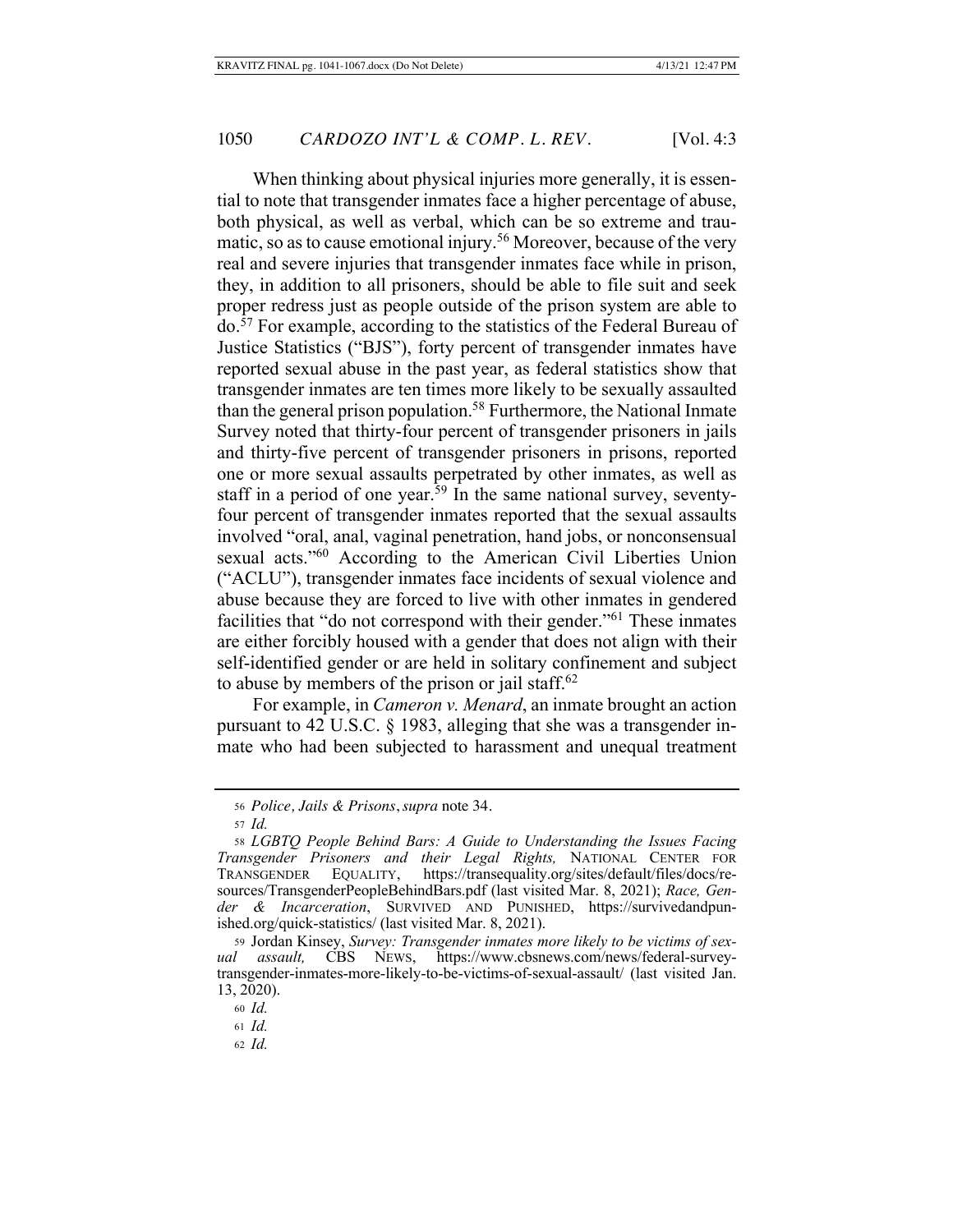because of her transgender identity while incarcerated.<sup>63</sup> In *Cameron*, the plaintiff, alleged that Defendants permitted other inmates to harass Cameron by ripping open the shower curtain while Cameron was showering.<sup>64</sup> Further, Cameron was not allowed to participate in "work camp" because of her transgender identity.<sup>65</sup> The court held that this claim was barred by the PLRA's exhaustion requirement, as well as the physical injury requirement, noting that ripping open the shower curtain did not satisfy the "sexual act" component of the PLRA.<sup>66</sup> In *Diamond v. Owens, a transgender inmate who suffered from gender* dysphoria and was placed into solitary confinement for "pretending to be a woman" and for telling another inmate that she would receive no treatment despite the fact that she was suicidal.<sup>67</sup>

While transgender prisoners face assault at much higher rates than non-transgender prisoners, they are ten times more likely to be sexually assaulted by other inmates and five times more likely to be sexually assaulted by staff, as demonstrated in the BJS federal data and statistics noted above.<sup>68</sup> In addition to the horrific rates of sexual abuse that transgender prisoners face, other forms of maltreatment such as solitary confinement, which has been used on transgender inmates, is known to increase the prevalence of psychological conditions and disorders.<sup>69</sup> David Fathi of Human Rights Watch has explained: "As a result of these restrictions, prisoners seeking the protection of the courts against unhealthy or dangerous conditions of confinement, or those seeking a remedy for injuries inflicted by prison staff and others, have had their cases thrown out of court."<sup>70</sup> For example, in a case where an inmate alleged that a guard reached between his legs and grabbed his genitals, the court held that the alleged act did not meet the physical injury requirement.<sup>71</sup>

A stark contrast exists between a simple tort claim outside of the prison system and how un-incarcerated individuals routinely sue for, and are able to re-coup, compensatory damages that stem from mental and emotional distress, while those in prison are unable to do so for

<sup>63</sup> Cameron v. Menard, 2016 WL 5017390 (2016).

<sup>64</sup> *Id.* at 7.

 $65$  *Id.* at 9.

<sup>66</sup> *Id.* at 5.

<sup>67</sup> Diamond v. Owens, 131 F. Supp. 3d 1346, 1356 (2014).

<sup>68</sup> *Id.* 

<sup>69</sup> MICHAEL A. GRODIN ET. AL., HEALTH AND HUMAN RIGHTS IN A CHANGING WORLD (2013).

<sup>70</sup> FATHI, *supra* note 26, at 35.

<sup>71</sup> *Id.*; Cobb v. Kelly, 2007 WL 2159315 (N.D. Miss. 2007).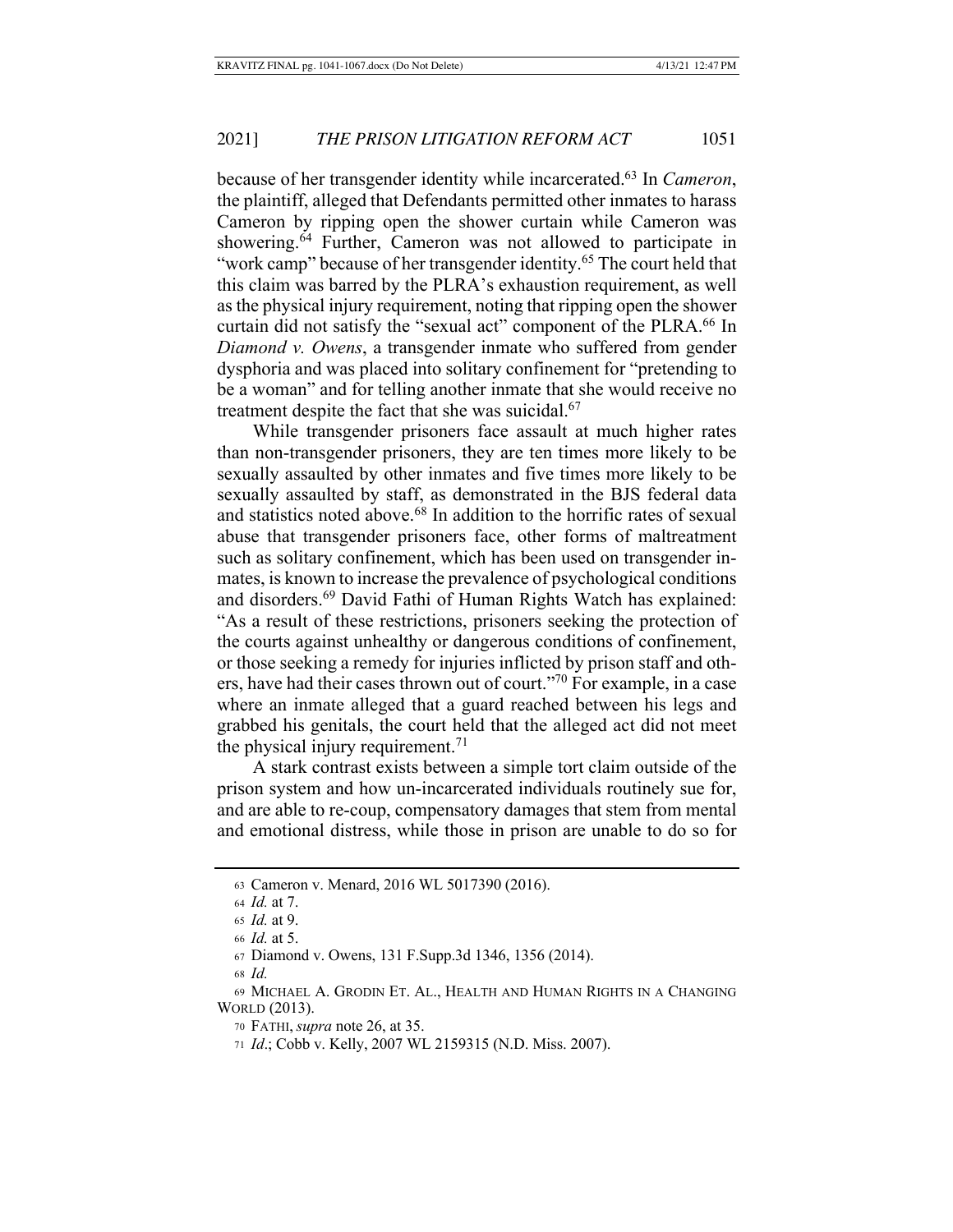incidents that are objectively as, and more severe than injuries suffered by non-prisoners.<sup>72</sup> Outside of the United States prison system, nonprisoners can sue whoever they want pursuant to either state rules and laws or federal laws pursuant to the FRCP. Typically, non-prisoners hire a lawyer to represent themselves and are limited only by the statute of limitations surrounding their claim, as well as any applicable state or federal laws. Once a lawyer is hired, the lawyer will assess the claim and determine the likelihood of success and will then serve the opposing party, commencing the lawsuit. On the other hand, prisoner suits pursuant to the PLRA are restricted by numerous additional procedural and legal hurdles, such as the grievance provision set forth in section A of the Act.<sup>73</sup> While it is true that Congress has the power to treat prisoner claims differently than Congress treats claims outside of the prison system, the physical injury requirement should not be the deciding factor regarding whether prisoner claims lack merit. Because there is such a disparity in treatment under the Act, Congress is sending the message that prisoner emotional suffering lacks merit or is unworthy of filing for suit.

# A. The Underlying Psychology Behind Emotional Injury

When exploring mental and emotional injury in the context of transgender inmates, is it important to note that there are numerous actions that can give rise to severe emotional injuries, that while subjective, do manifest in ways that comprise an individual's health.<sup>74</sup>

<sup>72</sup> As an aside, numerous similarities are prevalent between the ways in which transgender inmate's claims and prisoner of war claims are treated. While transgender inmate's claims are hindered by many hurdles and requirements of the PLRA, prisoner of war claims are treated differently dependent on whether the enemy combatant is a US citizen or alien and whether the combatant is captured abroad or on US territory. See Johnson v. Eisentrager, 339 U.S. 763, 771 (1950). Similarly, prisoner of war claims are treated differently dependent on whether the prisoner is a lawful or unlawful enemy combatant. See Ex Parte Quirin, 317 U.S. 1, 31 (1942). Importantly, while the US government has the authority to detain enemy combatants, detainees who are US citizens must be given due process of the law to challenge their enemy combatant status and contest the factual basis for detention before a neutral decision maker. See Hamdi v. Rumsfeld, 542 U.S. 507, 509 (2004). In addition to procedural due process rights that the government must follow before it deprives a person of life, liberty or property, US citizen enemy combatants are further protected by numerous procedural safeguards. See Matthews v. Eldridge, 424 U.S. 319, 321 (1976). Moreover, while "process" is more limited than that given to civilians, even prisoners of war are protected by taking account of procedural safeguards. 73 42 U.S.C. § 1997(a) (2013).

<sup>74</sup> See generally LGBTQ People Behind Bars: A Guide to Understanding the *Issues Facing Transgender Prisoners and their Legal Rights, NATIONAL CENTER*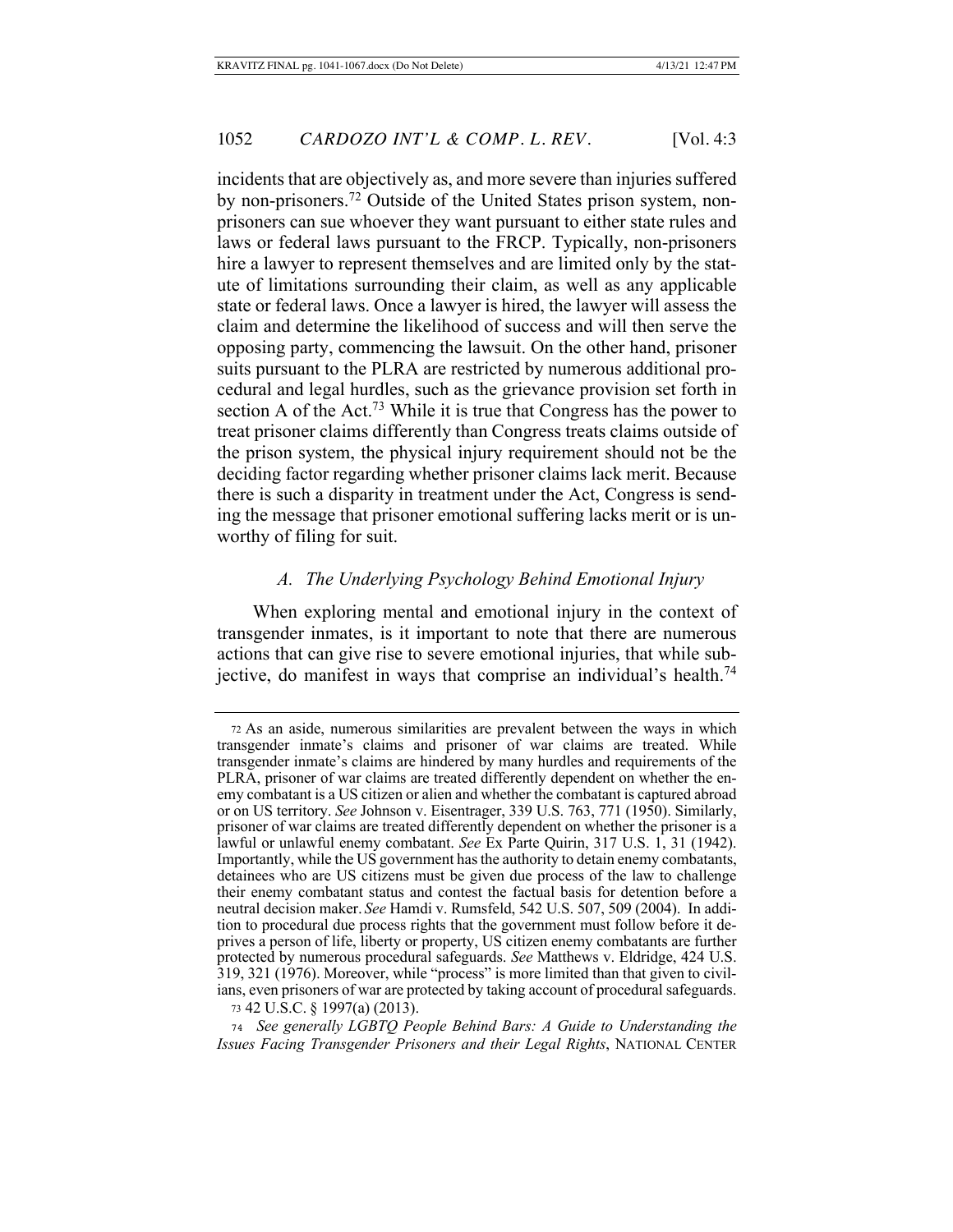While sexual assault is one of the most common forms of abuse that transgender inmates face, which cause mental suffering, other actions such as humiliation, coercion, and harassment, are capable of manifesting in the form of a psychological injury or illness.<sup>75</sup> It is likely that, because of the fact that mental suffering is felt individually and internally, and because there is a subjective component to internal feelings, Congress was unwilling to allow inmates to sue based on their subjective emotions, as people react differently to certain events.<sup>76</sup> It follows, that while one individual might suffer from an anxiety disorder that stems from verbal abuse by prison guards, another individual might not suffer anything from the same or even harsher verbal abuse or stimulus.<sup>77</sup>

Further, many forms of psychological and emotional injuries are as severe, or even more severe than non-emotional, physical injuries. To further exemplify the issues surrounding the physical injury requirement, Fathi explains:

[I] magine a sadistic prison guard who tortures inmates by carrying out fake executions—holding an unloaded gun to a prisoner's head and pulling the trigger, or staging a mock execution in a nearby cell, with shots and screams, and a body bag being taken out (within earshot and sight of the target prisoner). The emotional harm could be catastrophic but would be non-compensable [under the PRLA].<sup>78</sup>

Additionally, a Yugoslavian study of 279 survivors of torture found that psychological stressors could not be easily distinguished from physical torture with regard to their psychological impact, which corroborates the fact that mental injury can be as severe as "physical" injuries."<sup>79</sup> As Fathi notes:

[t]he study's authors identified "sham executions, threats of rape, sexual advances, threats against self or family,

77 *Id.* 

FOR TRANSGENDER EQUALITY (Oct. 2018), https://transequality.org/sites/default/files/docs/resources/TransgenderPeopleBehindBars.pdf.

<sup>75</sup> *Id.* 

<sup>76</sup> Franz Müller-Spahn, *Individualized preventative psychiatry syndrome and vul*nerability diagnostics, 258 EUROPEAN ARCHIVES OF PSYCHIATRY AND CLINICAL NEUROSCIENCE (2008).

<sup>78</sup> FATHI, *supra* note 26, at 23.

<sup>79</sup> *Id.* at 24.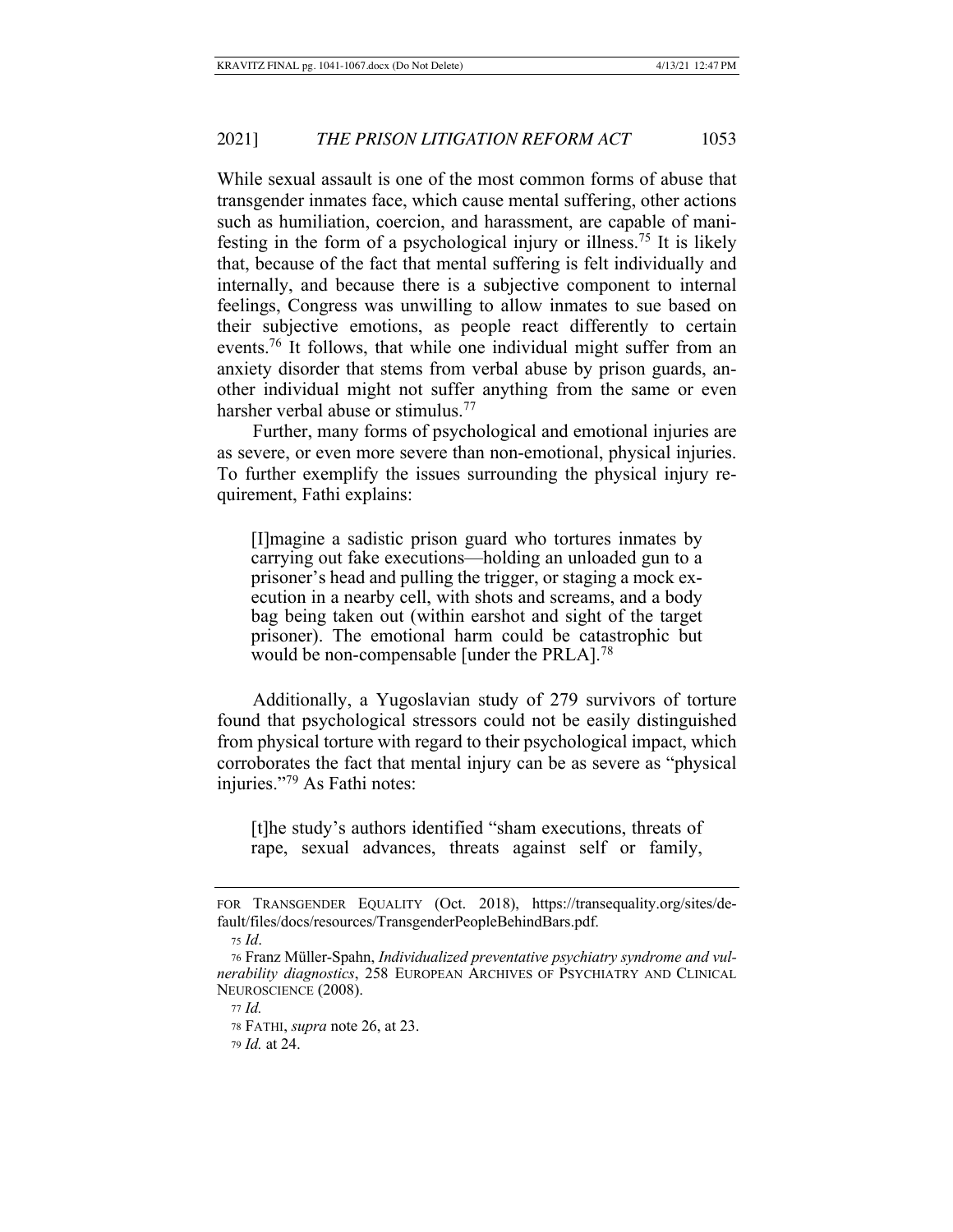witnessing the torture of others, humiliating treatment, isolation, deprivation of urination/defecation, blindfolding, sleep deprivation, and certain forced stress positions" as forms of abuse that "seemed to be as distressing as most physical torture stressors." $80$ 

In further exploring emotional injuries, a psychological journal study found that treatment of mental health disorders will depend on the interplay between gene-environment interactions, noting that a person's vulnerability and resilience—factors into this relationship tremendously.<sup>81</sup> The study noted that numerous factors, both genetic and environmental, contribute to individual differences in clinical manifestations or certain personality traits, as well as mental disorders.<sup>82</sup> Importantly, having a genetic susceptibility or vulnerability is associated with reactivity to stressors that lead to an increase in "allostasis," which describes the psychological "pathology following stressful events."<sup>83</sup> Furthermore, the same research study found that while certain factors are associated with positive effects on individuals' stress perceptions, other factors such as biological factors, those which are more genetically based, are involved in resilience functioning.<sup>84</sup> Moreover, it is clear that while stressful events and daily stressors do lead to increased reactivity and heightened emotional arousal, there are individuals who are more susceptible to these traits, and thus, feel the emotions on a more extreme, or heightened level.<sup>85</sup>

Another salient point is the general characteristics and makeup of prison populations in the United States. While psychologists and psychiatrists, as well as commonplace stereotypes, have acknowledged that many inmates are typically individuals who can be characterized as reckless, impulsive, and likely do not have the same physiological and psychological reactivity as a typical non-prisoner, these generalizations are not true of each and every inmate.<sup>86</sup> For example, in a psychological study, researchers found that exposure to stressful events during developmental periods is associated with mood and anxiety

<sup>80</sup> *Id.* 

<sup>81</sup> Id.

<sup>82</sup> *Id.* 

<sup>83</sup> *Id.* 84 *Id.* 

<sup>85</sup> *Id.* 

<sup>86</sup> Richard A. Wright, *The Characteristics of U.S. Inmate Populations, Inmates* and the Formal Organization of Prisons, JRANK. https://law.jrank.org/pages/1798/Prisons-Prisoners.html (last visited Mar. 6, 2021).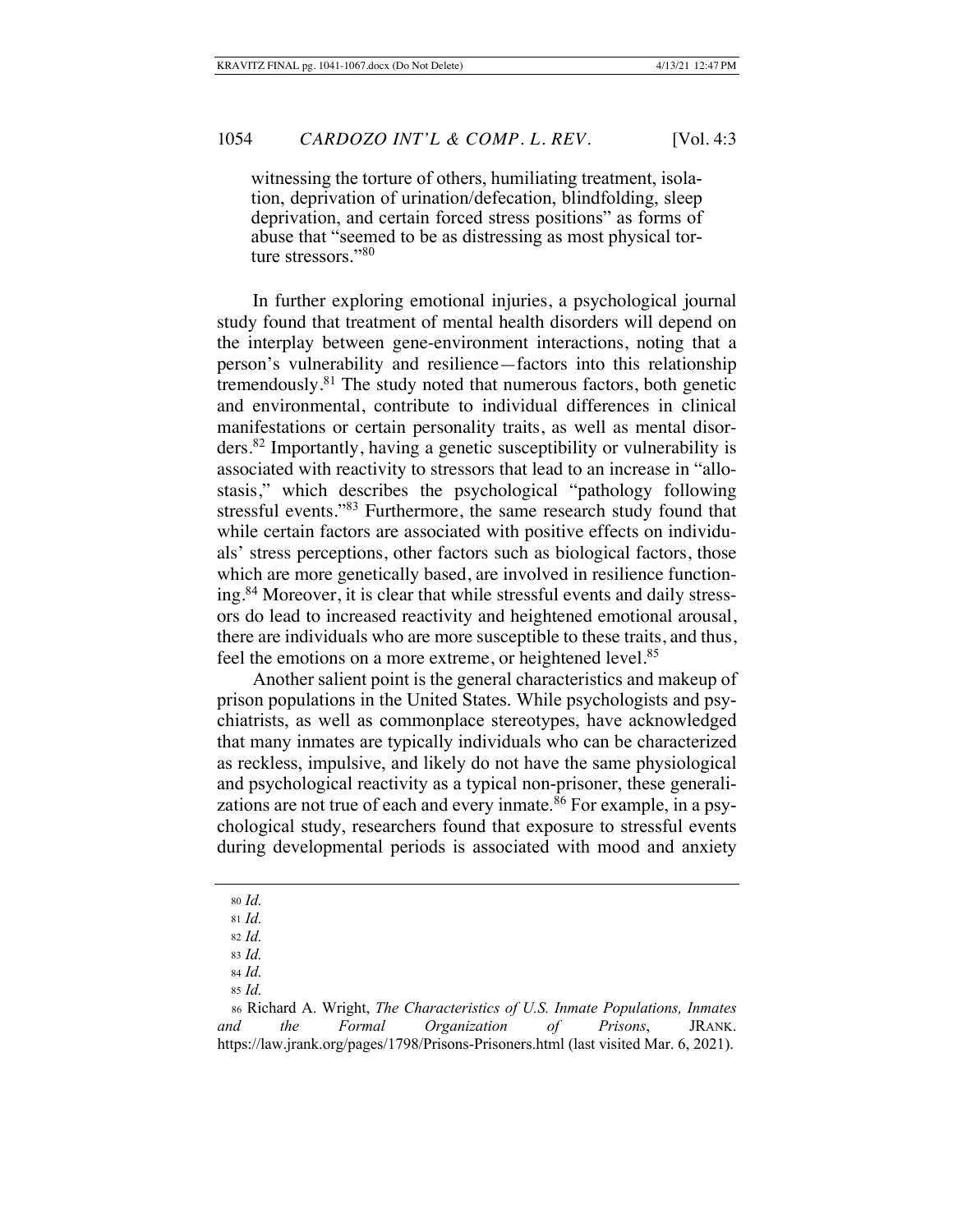disorders, as well as vulnerability to disease.<sup>87</sup> The same study noted that gene-environment interactions mediate the effects of environmental stressors as the study discusses, the fact that these interactions can mediate risk and resilience in adults.<sup>88</sup> There are numerous factors, both genetic and environmental, that can lead to individuals having a greater susceptibility to stress, emotional reactivity, and emotional regulation which can play a major role in the individualized experience of prisoners. As such, Congress should have been more aware of the differences in the physiological factors between different individuals when enacting both the PLRA and the VAWA, which will be explained below.<sup>89</sup> Had Congress been more aware, the PLRA would likely not be as categorical as it currently is, allowing more prisoners to file suit for mental and emotional injuries. $90$ 

#### B. The Violence Against Women Act Amendment to the PLRA

The VAWA adds the following phrase to the statute, "or the commission of a sexual act (as defined as 18 U.S.C.  $\S$  2246).<sup>191</sup> While the phrase "sexual act" has been defined under 18 U.S.C. § 2246, the definition does not include all types of sexual acts that transgender prisoners and prisoners at large suffer from.<sup>92</sup> Thus, those who do not meet the exact statutory definition of what constitutes a "sexual act," are barred by the PLRA from filing suit under a strict reading of the statute. Per the statutory definition, a "sexual act" includes "manual or other non-penetrative sexual touching of another person, compelled or otherwise, is not included except for intentional, unclothed touching of persons under sixteen years old; nor are acts involving the touching of women's breasts."93 Additionally, the amended statute does not reference situations in which inmates are forced to perform sexual acts for the enjoyment of others, as a strict reading of the statute still leaves out numerous acts that are capable of causing mental suffering to inmates.<sup>94</sup> While the VAWA amendment relates to all prisoner claims,

90 See infra Section II.

<sup>87</sup> Charles F. Gillespie M.D. Ph.D., et. al., Risk and Resilience: Genetic and Envi-*Fonmental Influences on Development of the Stress Response*, DEPRESSION & ANXIETY (Nov. 2009), https://www.ncbi.nlm.nih.gov/pmc/articles/PMC2852579/pdf/nihms187817.pdf.

<sup>88</sup> *Id.* 

<sup>89</sup> Boston, *supra* note 10.

<sup>91</sup> Boston, *supra* note 10.

<sup>92</sup> *Id.*; 18 U.S.C. § 2246 (1998).

<sup>93</sup> Boston, *supra* note 10.

<sup>94</sup> *Id.*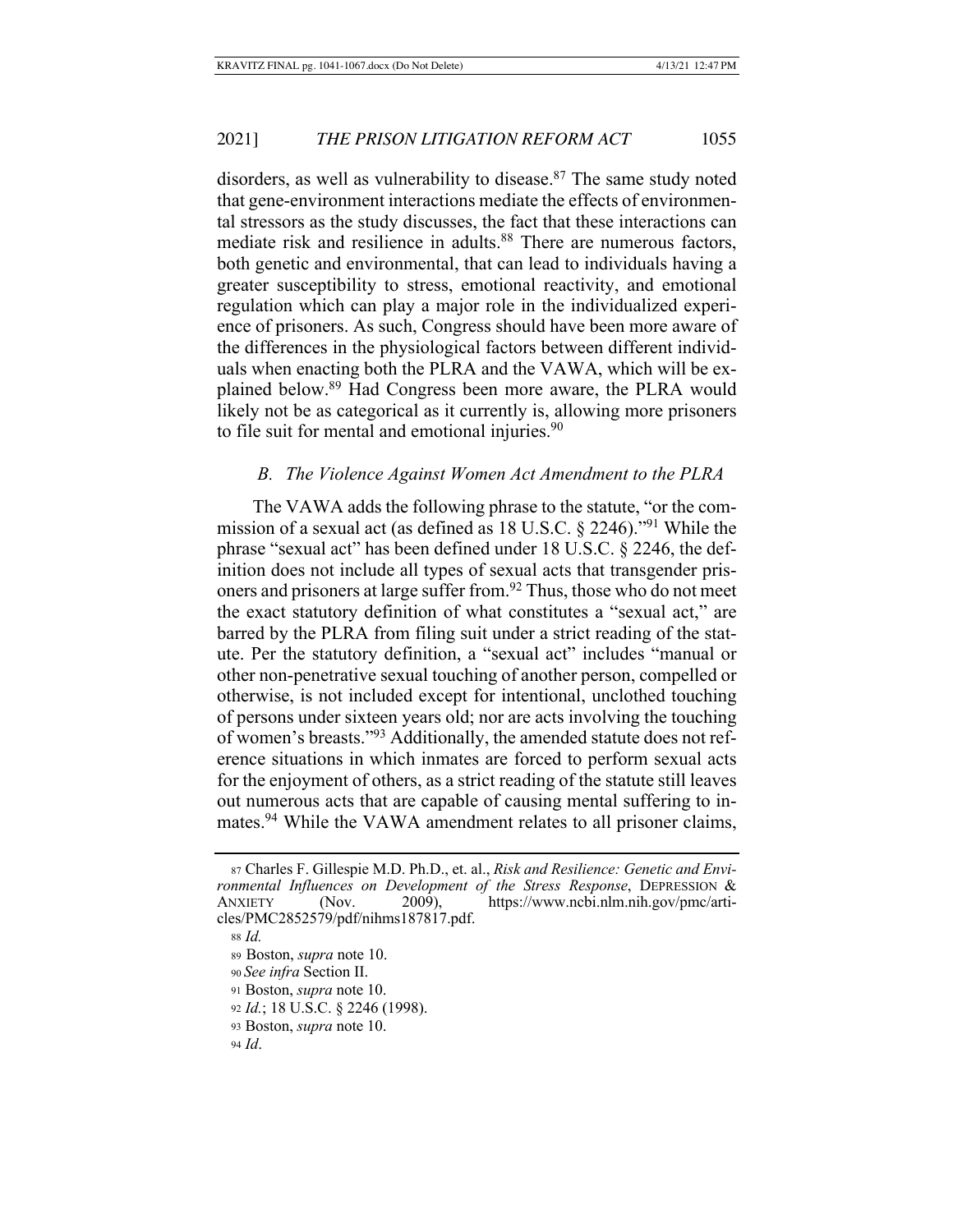it can be understood as relevant to transgender prisoner's claims as well because of the fact that transgender prisoners are sexually assaulted at exceptionally high rates. Thus, if the transgender inmate's claim of sexual assault or injury does not meet the statutory definition under the amendment, the inmate cannot file suit under the PLRA.

In addition to emotional injuries being excluded from the statute, some forms of physical injuries, specifically, forms of sexual assault that do not meet the requisite definition of "sexual act" under the statute. For example, in a case where two female inmates alleged that they were strip searched, resulting in one inmate suffering from migraines and the other inmate attempting suicide, the court ruled that the women did not satisfy the physical injury requirement.<sup>95</sup> In this case, the court noted, "a few hours of lassitude and nausea and the discomfort of having her stomach pumped is no more than a de minimis physical injury." $95$  This case illustrates the fact that even where an inmate attempts suicide after having been strip searched, the PLRA's physical injury requirement still bars the prisoner from filing suit. Even after the VAWA was enacted, the question as to what constitutes a "physical injury" has remained open and has been decided and construed differently by various courts, as well as different jurisdictions (see the following section for an in-depth analysis on sexual assault).<sup>97</sup> To exemplify this, Boston<sup>98</sup> notes: "The courts have not been much help, agreeing that physical injury must be more than de minimis but not otherwise defining the term."<sup>99</sup> Going forward, Congress should clarify what the requisite standards are when using vague terms such as "physical injury" when enacting legislation.

## *C.* Sexual Assault and the Physical Injury Requirement

Many court decisions hold that certain forms of sexual assault do constitute physical injury.<sup>100</sup> For example, the Second Circuit found that "alleged sexual assaults" by staff "qualify as physical injuries as a matter of common sense" and "would constitute more than de

<sup>95</sup> FATHI, *supra* note 26, at 26; Moya v. City of Albuquerque, Civil No. 96-1257 DJS/RLP, 3-4, (D.N.M., Memorandum Opinion and Order, Nov. 17, 1997).

<sup>96</sup> FATHI, *supra* note 15, at 26; Moya, Civil No. 96-1257 DJS/RLP at 3-4.

<sup>97</sup> Boston, *supra* note 10.

<sup>98</sup> Boston directs the Prisoners' Rights Project with the Legal Aid Society in New York City. See Boston, *supra* note 10.

<sup>99</sup> *Id.* 

<sup>100</sup> Id.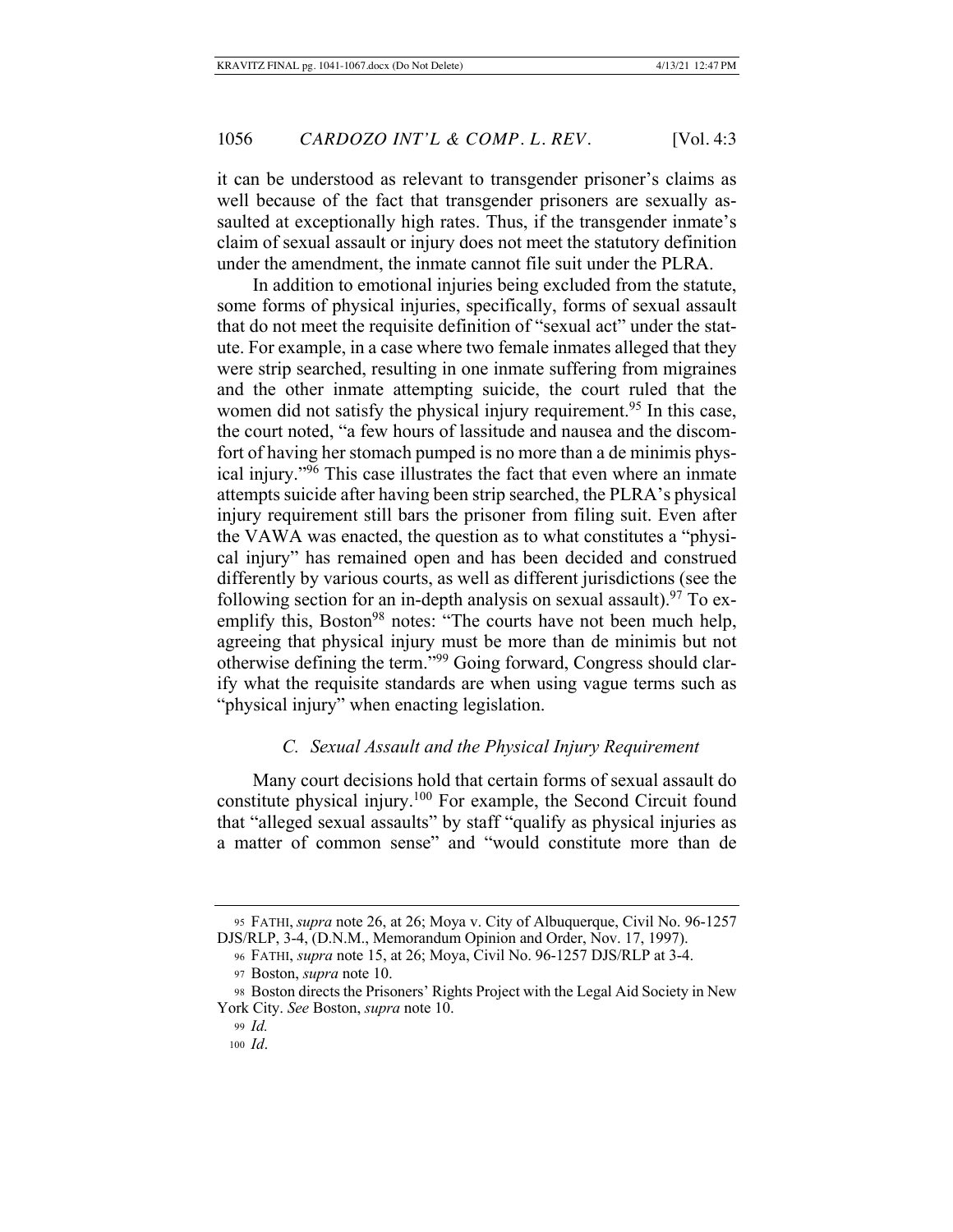minimis injury."<sup>101</sup> Similarly, another court, when describing sexual assault in prisons, stated, "even if considered to be de minimis from a purely physical perspective, is plainly 'repugnant to the conscience of mankind."<sup>102</sup> Contrastingly, the court in *Hancock v. Payne* held that sexual assault does not constitute physical injury, and therefore is not to be compensable in federal civil actions.<sup>103</sup> In his article, Boston notes: "Since sexual assault may or may not result in actual damage to tissue, which is arguably the everyday understanding of what physical injury means, the question has remained open."<sup>104</sup> The court in *Hancock* held that prisoners who alleged that they were sexually battered by sodomy did not satisfy the physical injury requirement because they failed to meet the exhaustion requirement under the PLRA and because they did not show requisite physical injury.<sup>105</sup> In *Hancock*, numerous prisoners alleged that they had been sexually assaulted by corrections officers who threatened them with physical harm and a prison lockdown if the prisoners reported their actions.<sup>106</sup> Despite the egregious allegations made by the plaintiffs, the court granted summary judgement to the Defendants, holding that the prisoners made a "bare allegation of sexual assault without a physical injury," which was insufficient under the PLRA.<sup>107</sup>

Pursuant to 18 U.S.C. § 2246, a "sexual act" has four different definitions set forth in subsections A through D of the code.<sup>108</sup> Section  $2(A)$  states that a "sexual act" means "contact between the penis and the vulva or the penis and the anus, and for purposes of this subparagraph contact involving the penis occurs upon penetration, however slight."<sup>109</sup> Subsection B states "sexual act" means "contact between the mouth and the penis, the mouth and the vulva, or the mouth and the anus."<sup>110</sup> Lastly, while subsection C defines "sexual act" as "the penetration, however slight, of the anal or genital opening of another by a hand or finger or by any object, with an intent to abuse, humiliate,

106 Hancock, 2006 WL 21751 at 96.

107 Margo Schlanger, Giovanna Shay, Preserving the Rule of Law in America's Jails and Prisoners: The Case for Amending the Prison Litigation Reform Act, 11 U. PA. J. CONST. L 139 (2008).

108 18 U.S.C. § 2246(2) (1998).

<sup>101</sup> *Id.*; Liner v. Goord, 196 F.3d 132, 135 (2d Cir. 1999).

<sup>102</sup> See Boston, *supra* note 10; see also Kemner v. Hempill, 199 F.Supp.2d 1264, 1270 (N.D.Fla. 2002).

<sup>103</sup> Hancock v. Payne, 2006 WL 21751, \*1, 3 (S.D. Miss., 2006).

<sup>104</sup> Boston, *supra* note 10.

<sup>105</sup> Id.; Hancock, 2006 WL 21751 at 96.

<sup>109 18</sup> U.S.C. §2246(2)(A) (1998).

<sup>110 18</sup> U.S.C. §2246(2)(B) (1998).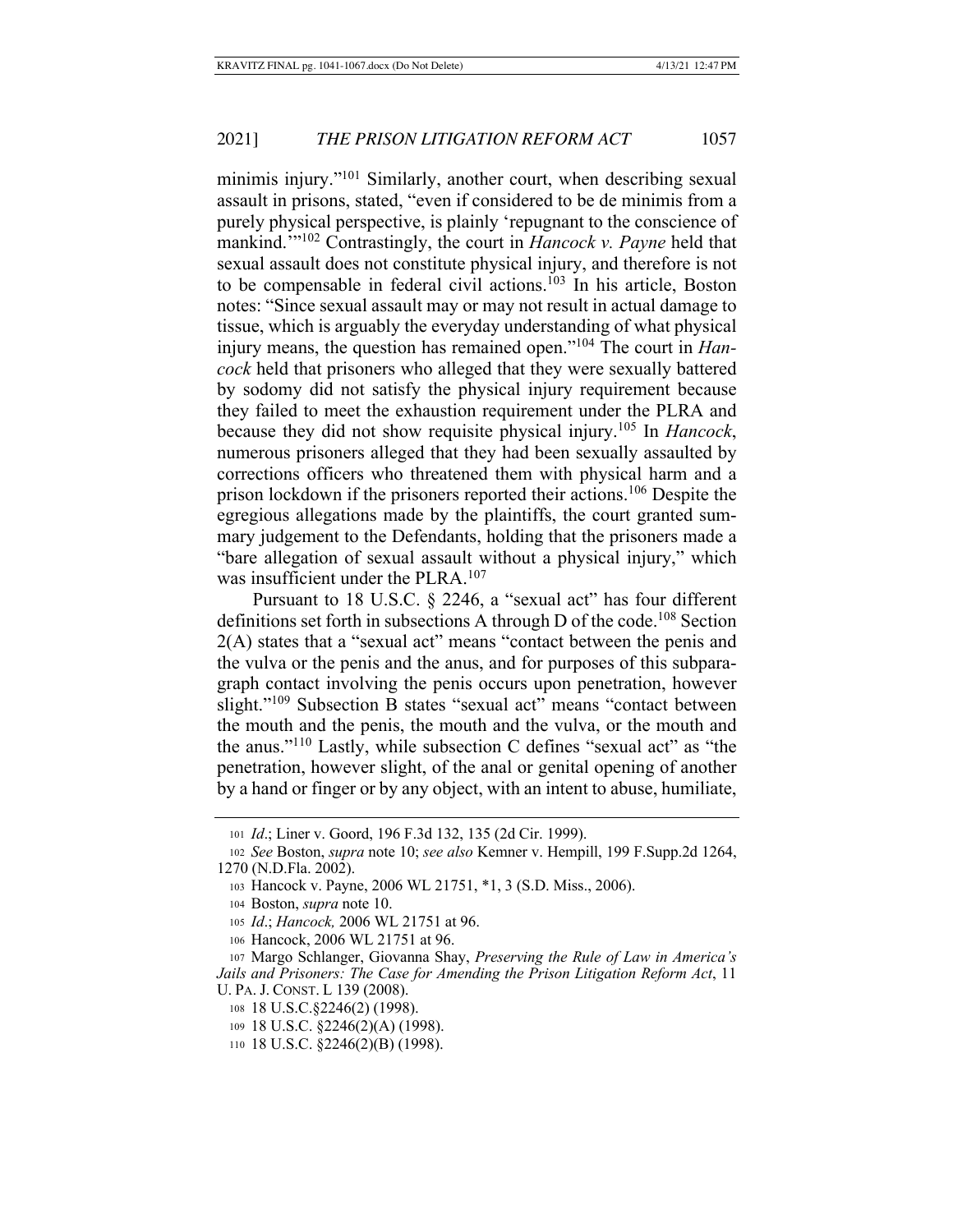harass, degrade, or arouse or gratify the sexual desire of any person<sup>111</sup>," subsection D defines the same phrase as "the intentional touching, not through the clothing, of the genitalia of another person who has not attained the age of sixteen years with an intent to abuse, humiliate, harass, degrade, or arouse or gratify the sexual desire of any person."<sup>112</sup> Because the statute now contains a definition of "sexual" act," anything that does not meet this definition does not meet the PLRA requirements.<sup>113</sup> For example, Boston notes "questions about anal, vaginal and oral sex are resolved," however, this leaves other sexual assault situations unresolved as they are not codified within the statute. $114$ 

In the past, because, "sexual act" was not codified in the PLRA, the courts had more leeway in deciding what met the definition of the broader term "physical injury." For example, a court held that where an officer "played" with himself in front of a prisoner, that "unwanted" sexual contact, alone, is a physical injury for which there may be compensation."<sup>115</sup> This case would now come out differently because of the now explicit subsections defining "sexual act." While it is true that courts could read "physical injury" more broadly than "sexual act," the fact that an explicit statutory definition of "sexual act" exists, means that some courts will likely abide by the statutory definition, while others theoretically could choose to read "physical injury" more broadly.

While the VAWA amendment was an attempt to give more rights to inmates, the amendment has produced incidental negative effects onto prisoners in many cases. Boston notes, "Does the VAWA amendment mean that a sexual act that does not fall under the provisions of 18 U.S.C.  $\S$  2246 cannot be the basis for a damages award in federal litigation brought by a prisoner?"<sup>116</sup> In most cases, probably yes.<sup>117</sup> Arguments have been made that VAWA simply clarifies existing law and does not really give prisoners more rights, which was the central point of enacting VAWA.<sup>118</sup> Moreover, the addition of the phrase "sexual act" to the PLRA statute does not go far enough and is not inclusive enough of real sexual acts and assaults that occur within the

 $111$  18 U.S.C.  $\S2246(2)(C)$  (1998).

<sup>112 18</sup> U.S.C. §2246(2)(C) (1998); 18 U.S.C. §2246(2)(D) (1998).

<sup>113</sup> Boston, *supra* note 10.

 $114$  *Id.* 

<sup>115</sup> Duncan v. Magelessen, 2008 WL 2783487, \*2, \*4 (D. Colo., July 15, 2008).

<sup>116</sup> Boston, *supra* note 10.

 $117$  *Id.* 

<sup>118</sup> *Id*.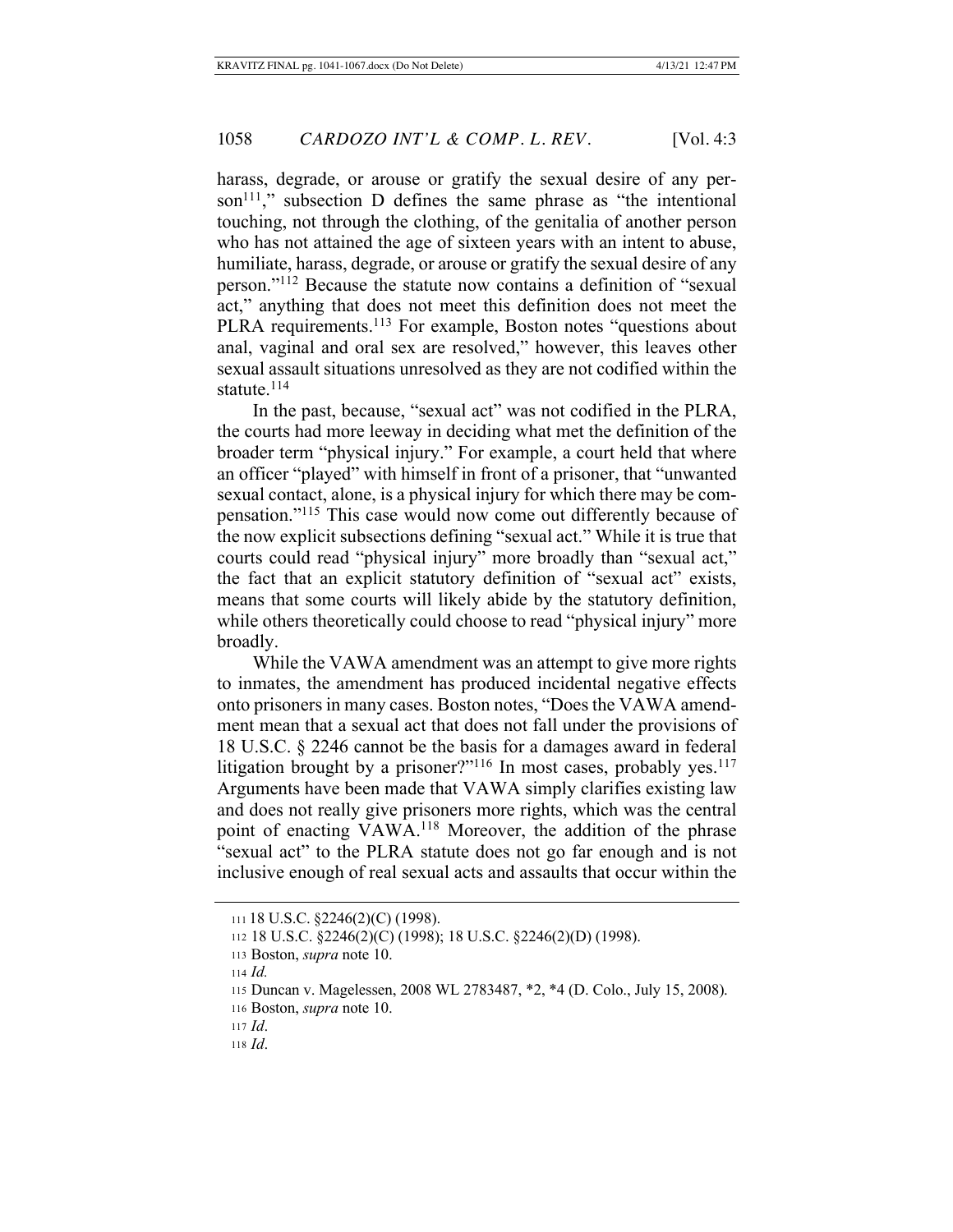transgender prison population, as well as within the general prison population. $119$ 

IV. A SPECIFIC FOCUS ON TRANSGENDER INMATES' MENTAL AND EMOTIONAL SUFFERING THAT DOES NOT QUALIFY UNDER THE PLRA'S PHYSICAL INJURY REQUIREMENT

Because of the mental anguish and societal judgement that has been associated with being transgender in modern day society, transgender individuals' initial mental capacity is likely more susceptible and vulnerable to environmental effects.<sup>120</sup> For example, in *Edmo v. Corizon*, a transgender inmate testified that her gender dysphoria caused her to feel "depressed, disgusting, tormented, and hopeless while also disclosing her past efforts and active thoughts of self-castration." $121$  The court noted that gender dysphoria is a serious medical condition that causes much distress and is associated with severely limiting an individual's ability to function.<sup>122</sup> Further, a psychological research study about transgender individuals noted, "when individuals" who can no longer compensate are not only exposed to the full impact of trauma due to social norm stressors, but also rendered susceptible to further generalized stressors as a result of their compromised defenses."<sup>123</sup>Thus, transgender inmates face both the societal stressors that exist inside and outside of prisons, in addition to the stressors and maltreatment inside the prisons. Taking these facts into consideration, any form of abuse, no matter how extreme, is likely to be felt on a much larger scale and is likely to cause more mental suffering for those who are transgender.<sup>124</sup>

While individuals differ in regard to their baseline levels of emotional arousal and reactivity, and while it may appear as a generalization, it can only be understood that initial maltreatment and societal stigma of being transgender compounded by the stressors of prison leads to transgender prisoners suffering emotionally at exceptionally high levels.<sup>125</sup> Additionally, while many mental disorders and

<sup>119</sup> See supra Section III B.

<sup>120</sup> Damien W. Riggs et al., An evidence-based model for understanding the mental health experiences of transgender Australians, AUSTRALIAN PSYCHOLOGIST (Jan. 12, 2015), https://aps.onlinelibrary.wiley.com/doi/abs/10.1111/ap.12088; see supra Section III A.

<sup>121</sup> Edmo v. Corizon, 935 F.3d 757, 772 (9th Cir. 2017).

<sup>122</sup> *Id.* at 785.

<sup>123</sup> Riggs, *supra* note 120.

<sup>124</sup> See supra Section III A.

<sup>125</sup> See supra Section III A.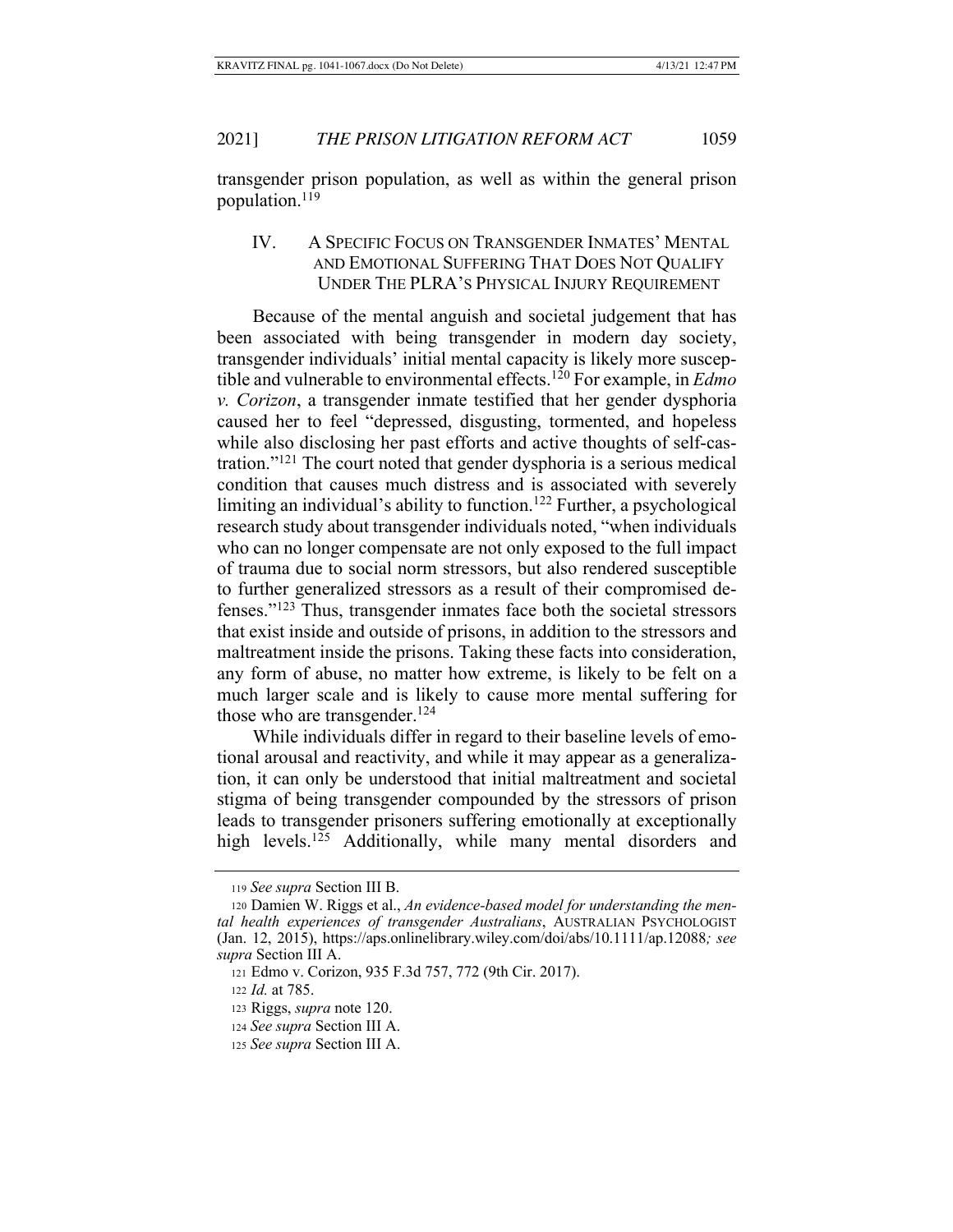conditions form as a result of abuse within prisons, many transgender individuals suffer from anxiety disorders that are worsened by their incorporation into the prison system and can also be worsened by the denial of proper medical treatment, which can lead to mental and emotional distress.<sup>126</sup>

Other examples of situations that transgender prisoners face at a higher proportion than non-transgender inmates that would not meet the physical injury requirement, include mental suffering that stems from solitary confinement, sexual acts that do not meet the statute's definition of "sexual act," pre-existing mental illnesses that get exacerbated while in prison, humiliation and verbal abuse by prison staff, sexual gestures, and sexual language.<sup>127</sup> In regard to solitary confinement, there have been numerous cases that have found that the act can result in mental suffering.<sup>128</sup> Thus, while solitary confinement might result in a mental injury, this would not meet the physical injury standard of the PLRA.<sup>129</sup> Specifically, solitary confinement is known to cause extreme long-term damage such as cognitive impairment, memory issues, and other functioning issues.<sup>130</sup> Additionally many forms of trauma are known to cause nightmares, flashbacks, anxiety disorders, and Post Traumatic Stress Disorder—all forms of emotional suffering. While these conditions may not be physical, in that they are not apparent to the eye or another visible measure, they do affect one's physical functioning and health, which should qualify as "physical" under the PLRA for all types of prisoners. Moreover, while I do argue that the physical injury requirement should be eliminated from the PLRA, I also propose that even if the statute is left as is, that mental and emotional injuries should qualify as "physical injuries" because they manifest in physical and physiological ways.

#### V. PROPOSED RESOLUTION

Simply put, either the interpretation of the statute should be revised, such that mental injuries are also understood as physical because they manifest and present themselves in physical ways, or the physical injury requirement should be eliminated from the PLRA. Because of the numerous issues that result from the PLRA's physical injury requirement, the Act should be modified to allow inmates to sue

<sup>126</sup> See, e.g., LGBTQ People Behind Bars, supra note 74.

<sup>127</sup> FATHI, *supra* note 26, at 26.

<sup>128</sup> *Id.* 

 $129$  *Id.* 

 $130$  *Id.*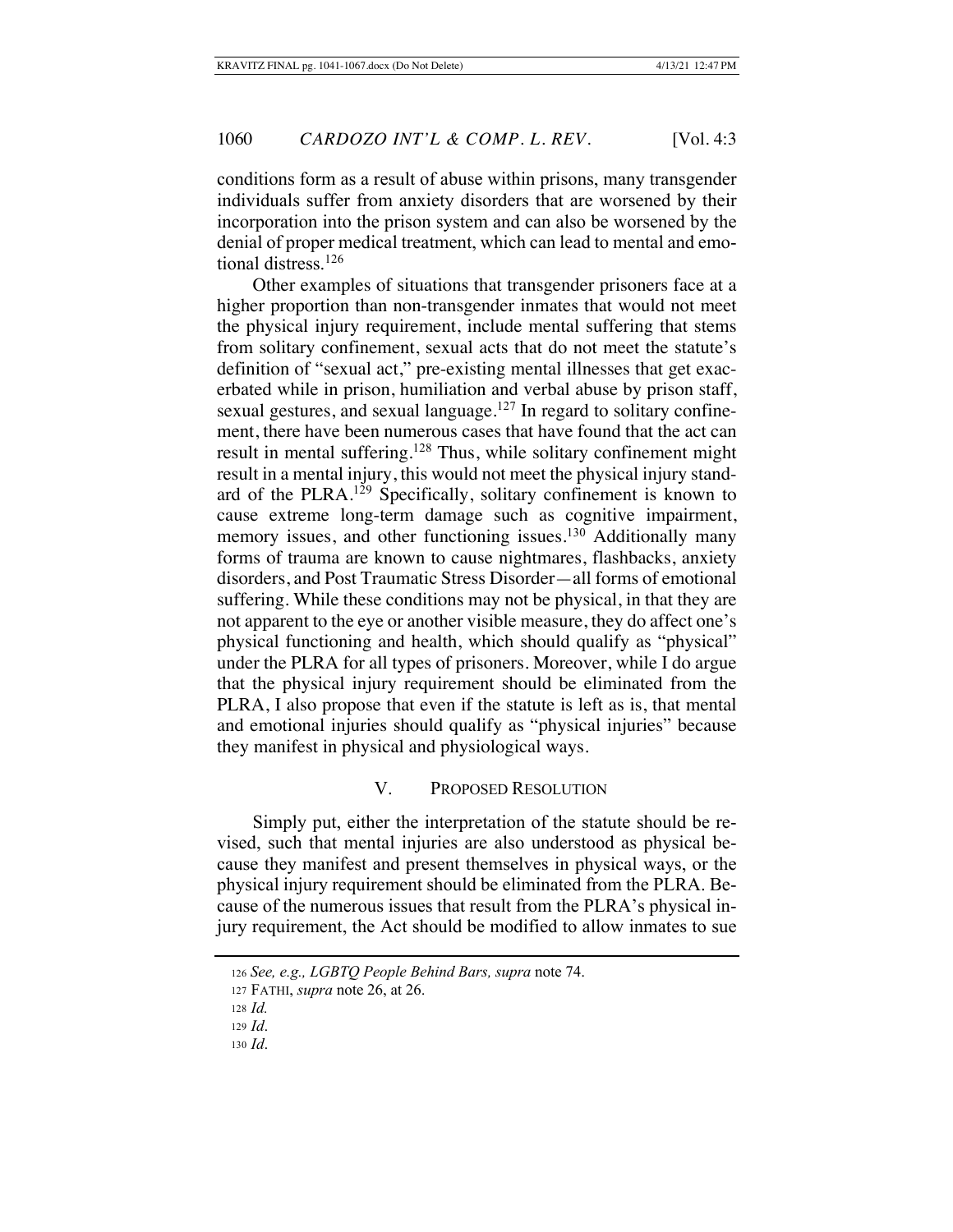and recover from mental and emotional injuries, similarly to individuals outside of the prison system. While those outside the prison system will likely have difficulty in finding a lawyer to represent themselves if the lawyer believes their claim is meritless, or will likely not result in a successful verdict, individuals can still sue *pro se* without having to meet the numerous requirements of the PLRA. As mentioned above, individuals typically suffer some type of "wrong" and consequently hire a lawyer to file a summons and commence a lawsuit against an opposing party and recover compensatory, punitive, or nominal damages. If the individual does not decide to go to court, he or she can also recover in the form of a settlement agreement with the opposing party. On the contrary, prisoners do not get all of these options regarding pursuing a lawsuit as they must first meet all of the PLRA requirements.<sup>131</sup>

The current iteration of 42 U.S.C.  $\S$  1997e states: "No Federal civil action may be brought by a prisoner confined in a jail, prison, or other correctional facility, for mental or emotional injury suffered while in custody without a prior showing of physical injury." $132$  Congress should consider removing this subsection from the statute and recognize the importance of allowing prisoners to sue for mental and emotional injuries. While Congress was correct in being concerned about meritless claims in the prison system, Congress should find a better way to distinguish between meritorious and meritless claims without using the physical injury requirement as the sole determining factor.<sup>133</sup> Moreover, the barometer for determining merit should not be solely dependent on a showing of a physical injury because injuries manifest in numerous forms and are felt and experienced on different levels by varying persons, especially because of individual genetic and environmental differences.<sup>134</sup>

In addition to potentially removing subsection  $E^{135}$  from the PLRA, other ways to ensure that prisoner's claims have merit, would be to mandate forms individualized preliminary screenings. Individualized screenings can be done either through having psychologists, psychiatrists, or mental health counselors meet with individual inmates and evaluate them and their injuries through psychological

<sup>131 42</sup> U.S.C. § 1997(e) (2013).

<sup>132 42</sup> U.S.C. § 1997(e) (2013).

<sup>133</sup> See supra Section II.

<sup>134</sup> Gillespie, *supra* note 87.

<sup>135</sup> The section of the Prison Litigation Reform Act that requires a physical injury in order for an inmate to sue.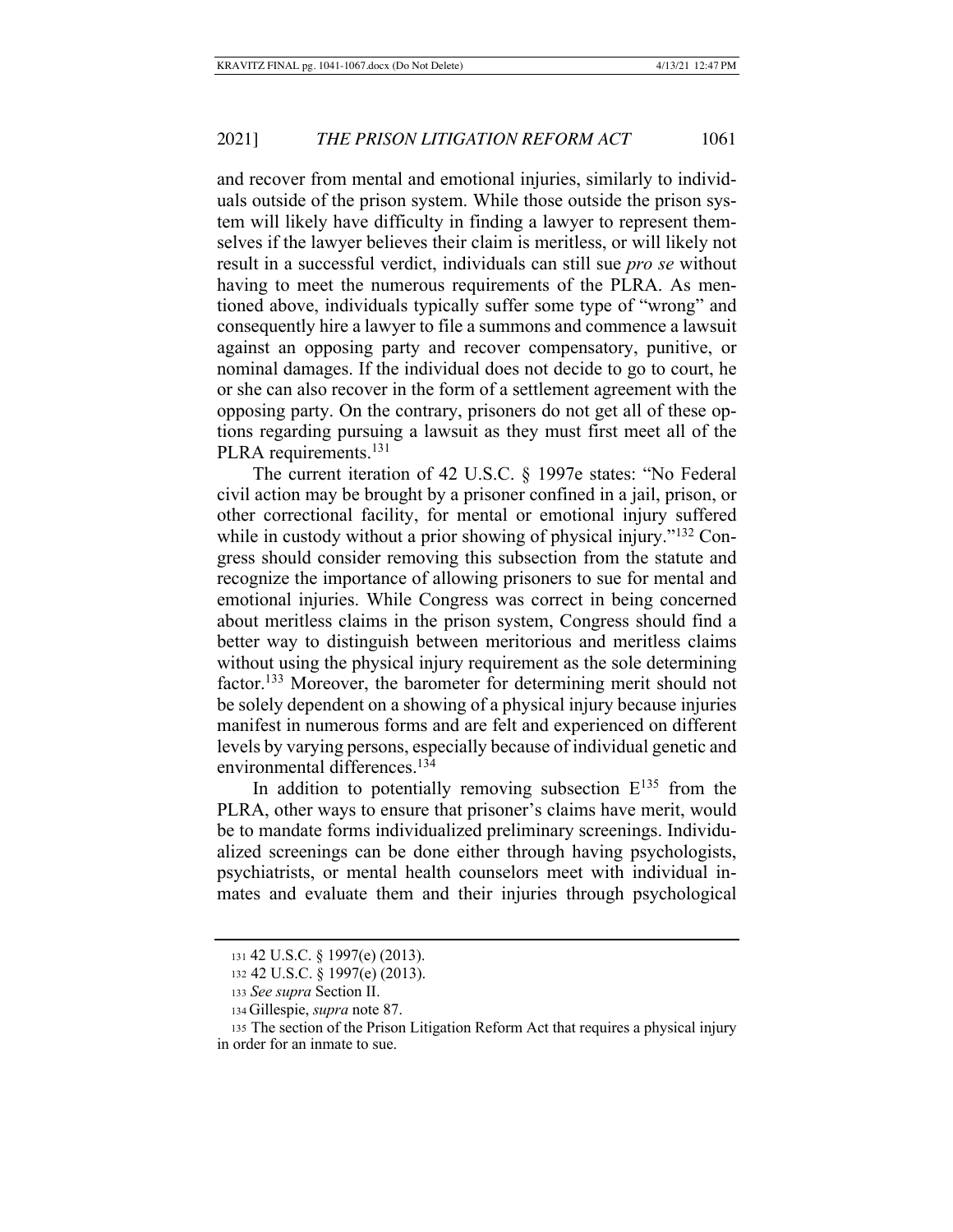examinations. While individualized therapists might be expensive, hard to effectuate, and resource intensive, preliminary questionnaires and standardized psychological testing batteries could be administered as one measure in determining whether a prisoner's claim is meritorious. However, some potential risks associated with this approach might be the subjectiveness regarding each prisoner's internal feelings. Despite potential risks, standardized testing in addition to in person psychological evaluations would be a good alternative to PLRA section E, which outright bans any mental injuries without a showing of a physical injury.

In addition to psychological testing and screening measures, prisons need to hire more qualified psychologists and psychiatrists in order to properly treat their inmates especially with the current iteration of the statute. Currently, not only are inmates unable to get compensation for their injuries without a showing of a physical injury, but they are also unable to get the proper care that would likely be able to ameliorate some of the psychological suffering that inmates endure. Had inmates been treated properly and received proper medical attention, they might not suffer the emotional injury or might be better able to cope with the injuries. As a result, the number of inmate suits might decrease. Prisons need to ensure that those giving medicines to inmates are medically trained and are monitoring the inmates' mental health more frequently. In addition to making sure inmates are properly treated with the correct medicines and dosages, prisons, both state and federal, should have available and accessible mental health counselors and support groups focused on different mental health conditions that would help prisoners during their incarcerations.<sup>136</sup>

Regarding the practicality of revising the PLRA, there are numerous political and social factors to consider. First, there may not be legislators that support this revision, which would cause issues in removing the physical injury requirement. Similarly, because of the American view toward prisoners that has been noted above, the social attitude surrounding the revision might not be strong enough to enact such change. If the statute is in fact revised, legislators would be making it easier for prisoner claims to be brought.<sup>137</sup> At the same time,

<sup>136</sup> See generally, Jennifer M. Reingle Gonzalez et. al., Mental Health of Prisoners: Identifying Barriers to Mental Health Treatment and Medication Continuity, 104 AM. J. PUBLIC HEALTH 2328 (2014); Heather Stringer, Improving Mental Health for Inmates, AMERICAN PSYCHOLOGICAL ASSOCIATION (Mar. 2019). https://www.apa.org/monitor/2019/03/mental-heath-inmates.

<sup>&</sup>lt;sup>137</sup> See supra Section I.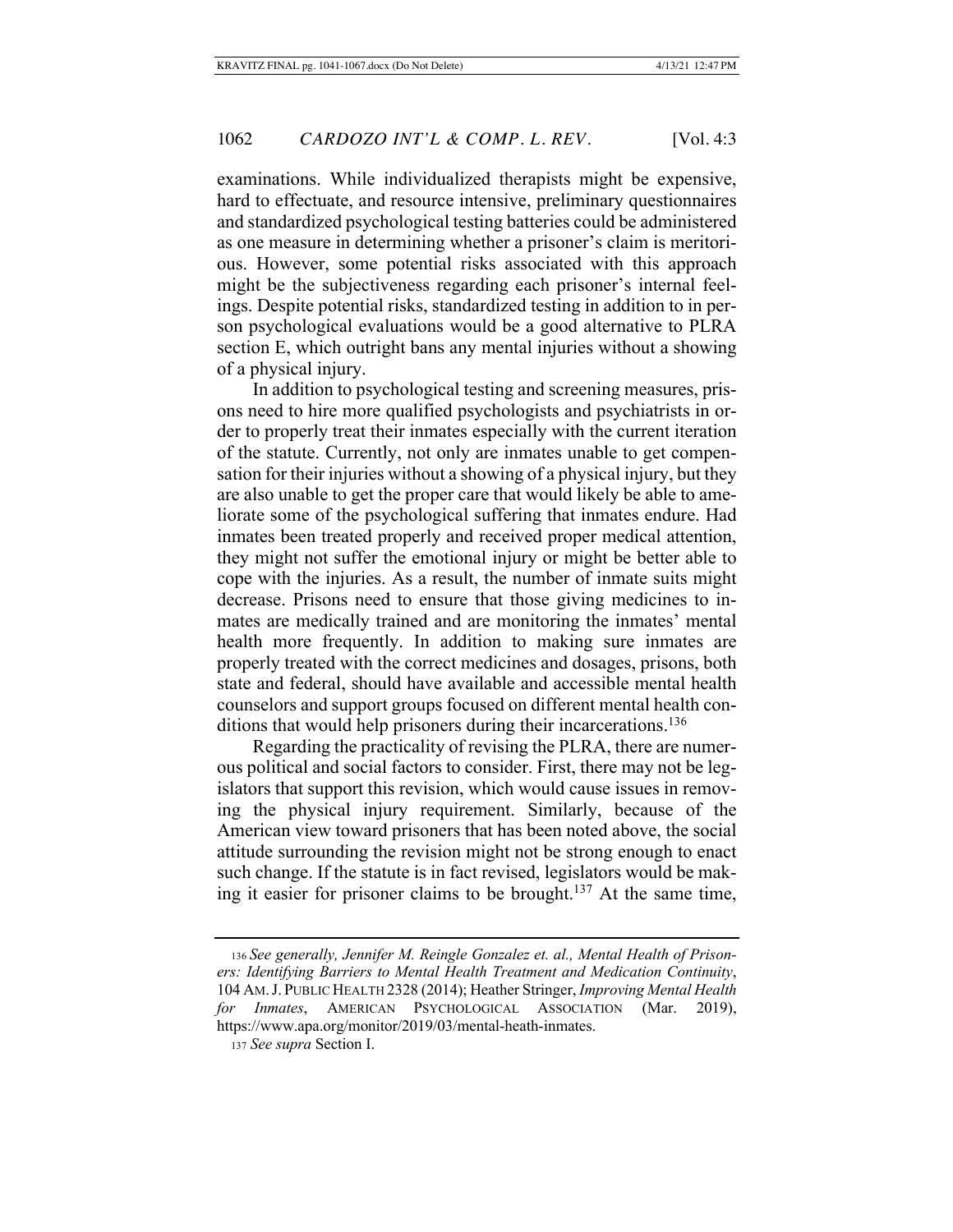however, prisoners who have suffered and continue to suffer mental and emotional injury, would be able to obtain redress for their injuries. Another option to consider would be to simply allow all prisoners to sue because the current screening measure (the physical injury requirement) is arbitrary. Moreover, it is likely that it will be obvious if the claim is meritless in many cases.  $138$ 

As an aside, even if Congress is reluctant to remove subsection E from the PLRA, Congress should be aware of the very real fact that mental and emotional injuries do have the capability of manifesting physically through physiological symptoms that compromise overall human health and wellbeing.<sup>139</sup> Congress should be open to the fact that a mental injury manifests itself physically despite the fact that it cannot be seen by the eye, and thus, technically constitutes a physical injury. If Congress maintained this new perspective, prisoners at large would be able to file suit for mental and emotional injuries without having to meet the hurdle of also demonstrating a requisite, visible physical injury.<sup>140</sup>

Moreover, there are players at both the federal and state level that need to work together to facilitate these much-needed changes within the prison system. At the state level, state legislatures should become more active in prison policy, reform, and law making. While state law is preempted by the federal PLRA, states should still ensure that prisons are equip with qualified medical staff and qualified psychologists who can aid prisoners who are suffering from emotional injuries.<sup>141</sup> Federal, as well as state governments, could offer funding for improving treatment and for screening measures which, would incentivize states to screen prisoner claims more efficiently without having to require a physical injury. Further, the federal government might consider passing spending clause legislation, and condition federal funding on improving treatment and hiring more qualified medical personnel to treat inmates. At the federal level, Congress should consider removing subsection E from the PLRA because of the numerous negative ramifications discussed above. Congress should also become aware of the fact that emotional injuries, in many cases, manifest physically, which should be considered a requisite physical injury under the statute. $142$ 

<sup>138</sup> See supra Section II.

<sup>139</sup> See supra Section II.

<sup>140</sup> See supra Section II.

<sup>141</sup> Stringer, *supra* note, 136.

<sup>142</sup> See supra Section II.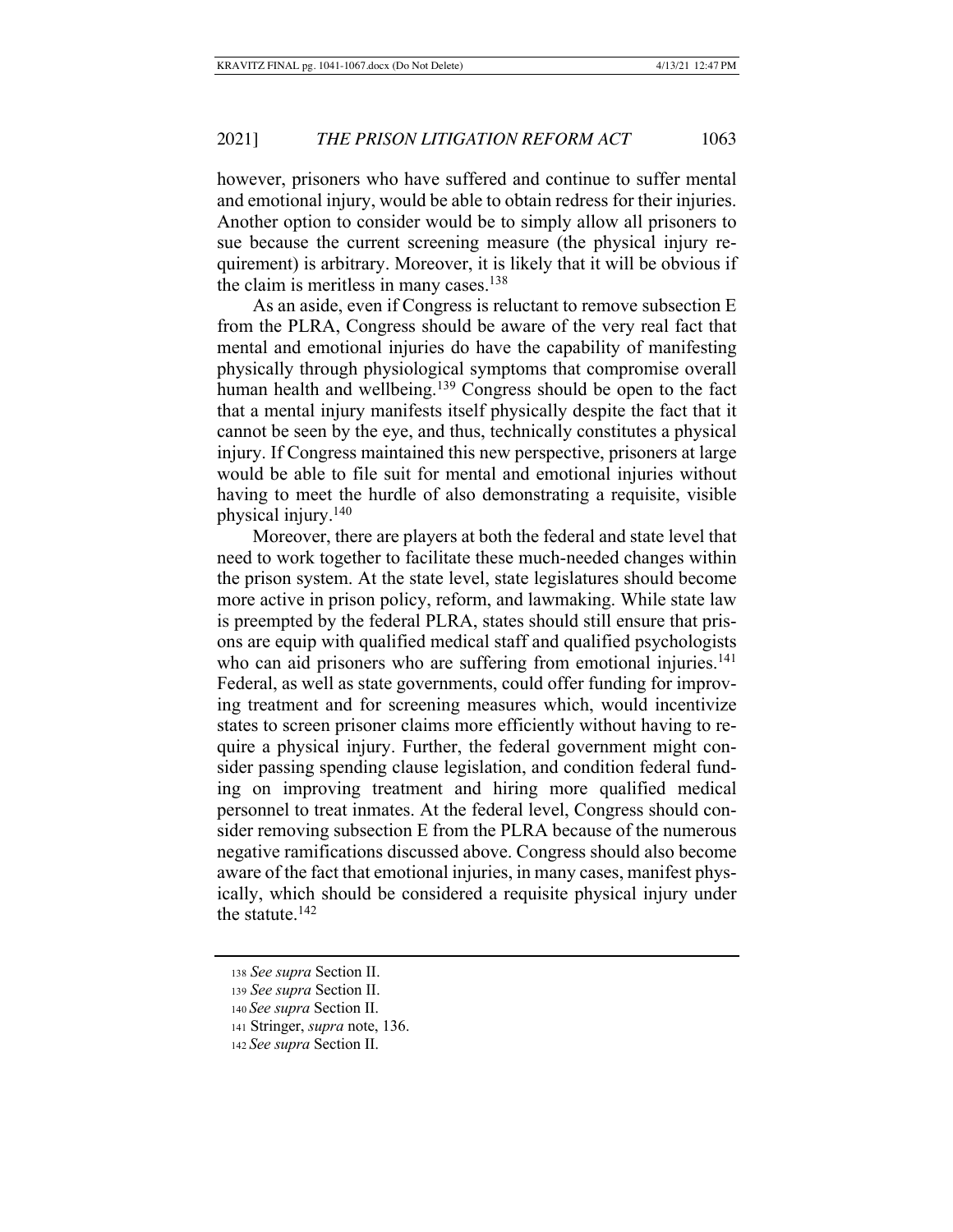## A. Ethical and Constitutional Violations: An Equal Protection *Analysis*

It has been argued that the numerous obstacles that accompany the PLRA undermine the law in its entirety, as it grants the government "near-impunity" to violate prisoner's rights without any future consequence.<sup>143</sup> As a result, there have been numerous arguments set forth arguing that an amendment to the PLRA is needed because the current physical injury requirement has "obstructed judicial remediation of religious discrimination, coerced sex, and other constitutional violations typically unaccompanied by physical injury, undermining the regulatory regime that is supposed to prevent such abuses."<sup>144</sup> As briefly noted above, the PLRA obstructs the possibility of any tort actions in which prisoners claim mental injuries which likely would have been available to prisoners under the Federal Tort Claims Act.<sup>145</sup> While Congress likely did not intend to disfavor mentally ill prisoners, the PLRA disproportionately affects those who experience mental suffering at the highest rates, such as transgender inmates.<sup>146</sup>

While the PLRA does bar claims without a showing of a physical injury, a minority of courts hold that the PLRA does not bar claims of constitutional violations by prisoners even if there is no physical injury demonstrated.<sup>147</sup> Courts that maintain this view hold that deprivations of important constitutional rights, such as due process or the right to be free of cruel and unusual punishment, are not barred by the PLRA, as these constitutional rights are typically not measured in terms of an emotional injury.<sup>148</sup> However, other courts have perceived the PLRA to bar constitutional claims by prisoners if they also do not suffer from a physical injury.<sup>149</sup> Because the PLRA statute itself does not address constitutional claims, courts differ in their perception of whether constitutional violations are barred.<sup>150</sup>

<sup>143</sup> Margo Schlanger, Giovanna Shay, Preserving the Rule of Law in America's Jails and Prisoners: The Case for Amending the Prison Litigation Reform Act, 11 U. PA. J. CONST. L 139 (2008).

 $144$  *Id.* at 141.

 $145$  *Id.* 

<sup>146</sup> Harvard Law Review Association, The Impact of The Prison Litigation Reform Act on Correctional Mental Health Litigation, 121 HARV. L. REV. 1145, 1155  $(2008).$ 

<sup>147</sup> MICHAEL B. MUSHLIN, PRISON LITIGATION REFORM ACT AND IN FORMA PAUPERIS PROCEEDINGS, (5<sup>th</sup> ed., 2019).

<sup>148</sup> Id.

<sup>149</sup> *Id.* at 148.

<sup>150</sup> Id.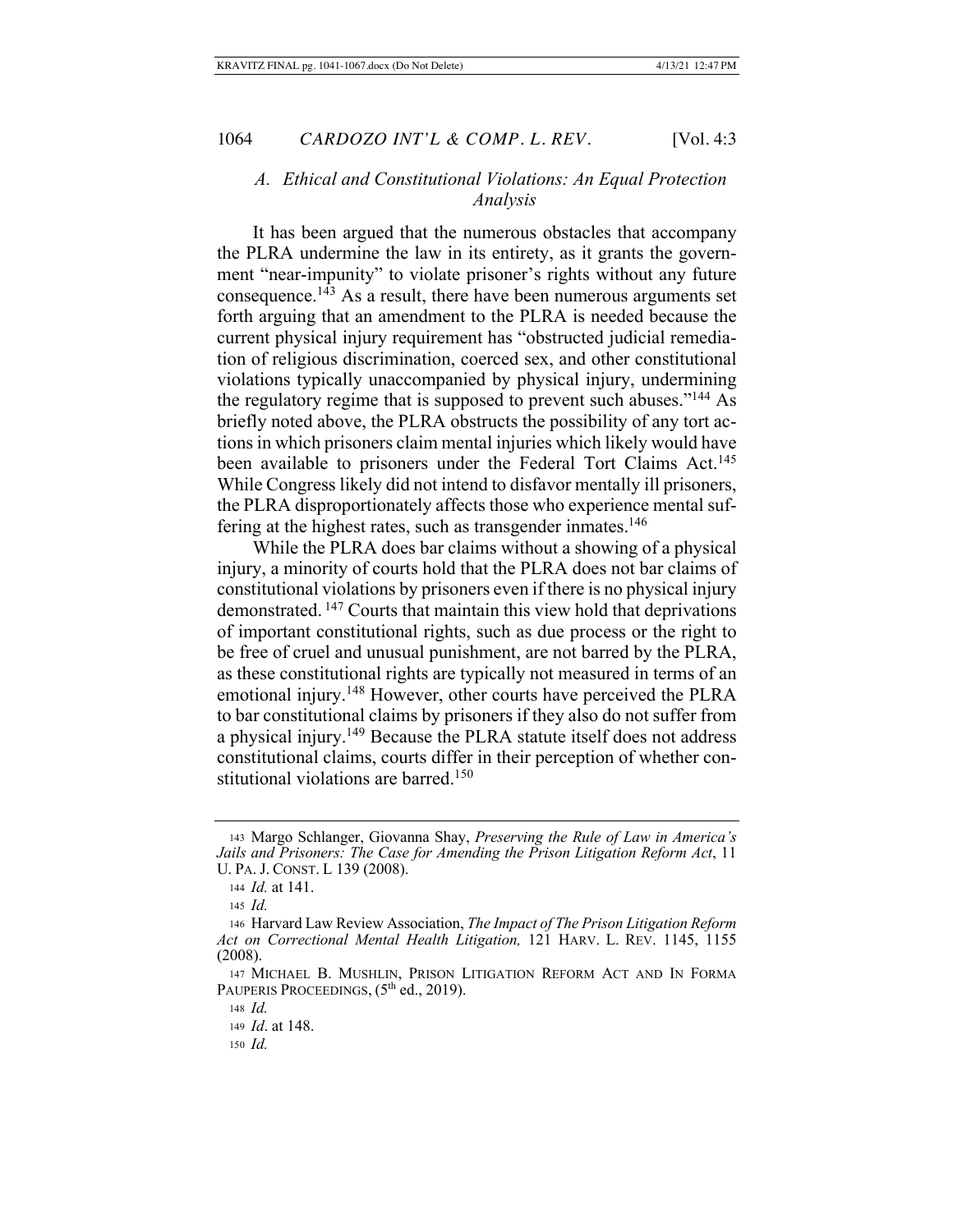Further, it is harder to argue an equal protection violation for transgender inmates under the Fifth or Fourteenth Amendments because dissimilar groups of people, prisoners and non-prisoners, are permitted to be treated differently.<sup>151</sup> Despite this, there have been arguments that prisoners as a class of people should be treated as a "discrete and insular minority," warranting heightened judicial scrutiny.<sup>152</sup> Furthermore, there is also an argument that prisoners generally are treated differently than transgender prisoners because transgender prisoners suffer abuse in prisons at higher levels, and as a result are more frequently barred by the PLRA's physical injury requirement.

However, transgender status is not considered a suspect class and thus only rational basis or possibly intermediate scrutiny would be used when analyzing the PLRA for discriminating against transgender inmates.<sup>153</sup> As such, because the PLRA is facially neutral and does not discriminate against transgender individuals, as the Act applies to all prisoners, discriminatory effects alone (without a discriminatory purpose) are not unconstitutional.<sup>154</sup> In *Personnel Administrator of Mas*sachusetts v. Feeney, the court upheld a law that gave veterans preference for consideration of state civil service positions despite the fact that ninety-eight percent of veterans were male.<sup>155</sup> Because the classification was facially neutral and did not reflect invidious discrimination against a specific group, the distinction was really between veterans and non-veterans as the effects of the law were not sufficient to deem the law unconstitutional.<sup>156</sup> As the court noted, a discriminatory purpose implies action taken "because of" not merely 'in spite of,' it's adverse effects upon an identifiable group," and this is not the case here.<sup>157</sup> Congress did not enact the PLRA to discriminate between transgender and non-transgender prisoners, as the effects of the Act are simply byproducts of its enactment.<sup>158</sup>

Moreover, because the PLRA is facially neutral and because there is no fundamental right for transgender prisoners to sue for emotional injuries while in prison, the equal protection argument is seemingly weak within this context. Because rational basis review would likely

<sup>151</sup> See Michael M. v. Sonoma Cty. Sup. Ct., 450 U.S. 464 (1981).

<sup>152</sup> Robertson, *supra* note 29, at 105.

<sup>153</sup> Romer v. Evans, 517 U.S. 620, 621 (1996).

<sup>154</sup> Washington v. Davis, 426 U.S. 229, 242 (1976); Personnel Administrator of Mass. v. Feeney, 442 U.S. 256, 279 (1979).

<sup>155</sup> *Id.* 

<sup>156</sup> *Id.* 

<sup>157</sup> *Id.* 

<sup>158</sup> See supra Section IV.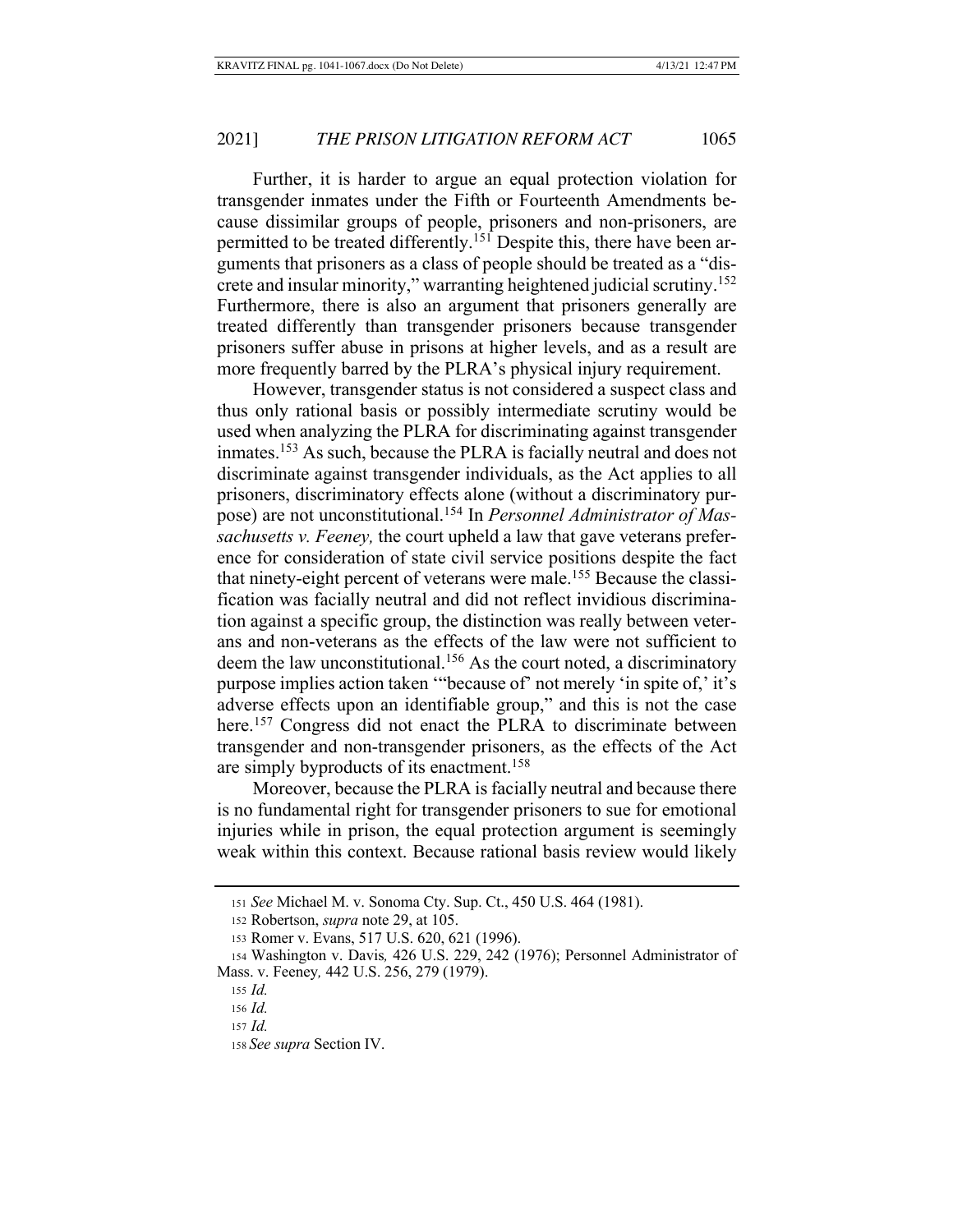be used to argue such matters, the claim that the PLRA violates equal protection would likely fail because there is a legitimate government interest in lowering the number of meritless claims, and because the PLRA is a rational method for Congress to effectuate this goal. However, Professor Robertson argues that prisoners in general should be treated as a discrete and insular minority, warranting a higher level of judicial scrutiny as set forth in footnote four in *United States v. Carolene Products*.<sup>159</sup> In his analysis, Robertson comments on the powerlessness of prisoners and analogizes prisoners as a whole to "the paradigmatic Carolene minority group - black Americans circa 1938."<sup>160</sup> Further, Robertson notes: "[t]he points of comparison speak to segregation; prejudice or animus; disenfranchisement; and impoverishment."<sup>161</sup> While Robertson concedes that there are numerous differences in terms of race and history between the Black population in America and prison inmates, he explains, "these distinctions are of limited significance for equal protection purposes."<sup>162</sup> Robertson goes on to note that the prison experience of being behind bars is representative of the oppression that blacks suffered in the South, referring to prison cells as the "modern equivalent of plantation slavery."<sup>163</sup> To further his argument, Robertson discusses the vulnerability of the prison population generally and notes that while prisoner status is unlike race because race is immutable, mutability is not a requirement for a class to be considered suspect, warranting strict judicial scrutiny.<sup>164</sup> To conclude his argument, Robertson quotes Justice Stevens in *Hudson v. Palmer* noting: "[p]risoners are truly outcasts of society. Disenfranchised, scorned and feared, often deservedly so, shut away from public view, prisoners are surely a 'discrete and insular minor $itv.$ "<sup>165</sup>

Moreover, while transgender inmates in comparison to inmates at large might only warrant rational basis review in the context of the PLRA, inmates as a class, in comparison to non-prisoners as a class, might warrant stricter judicial scrutiny. To further this argument, a note from Duke Law Journal reads:

<sup>159</sup> Robertson, *supra* note 29, at 107; U.S. v. Carolene Products, 304 U.S. 144  $(1938).$ 

<sup>160</sup> Robertson, *supra* note 29, at 124.

<sup>161</sup> *Id.* at 124.

<sup>162</sup> *Id.* at 134.

<sup>163</sup> *Id.* at 135.

<sup>164</sup> *Id.* at 139.

<sup>165</sup> *Id.* at 157; Hudson v. Palmer, 468 U.S. 517, 557 (1984).